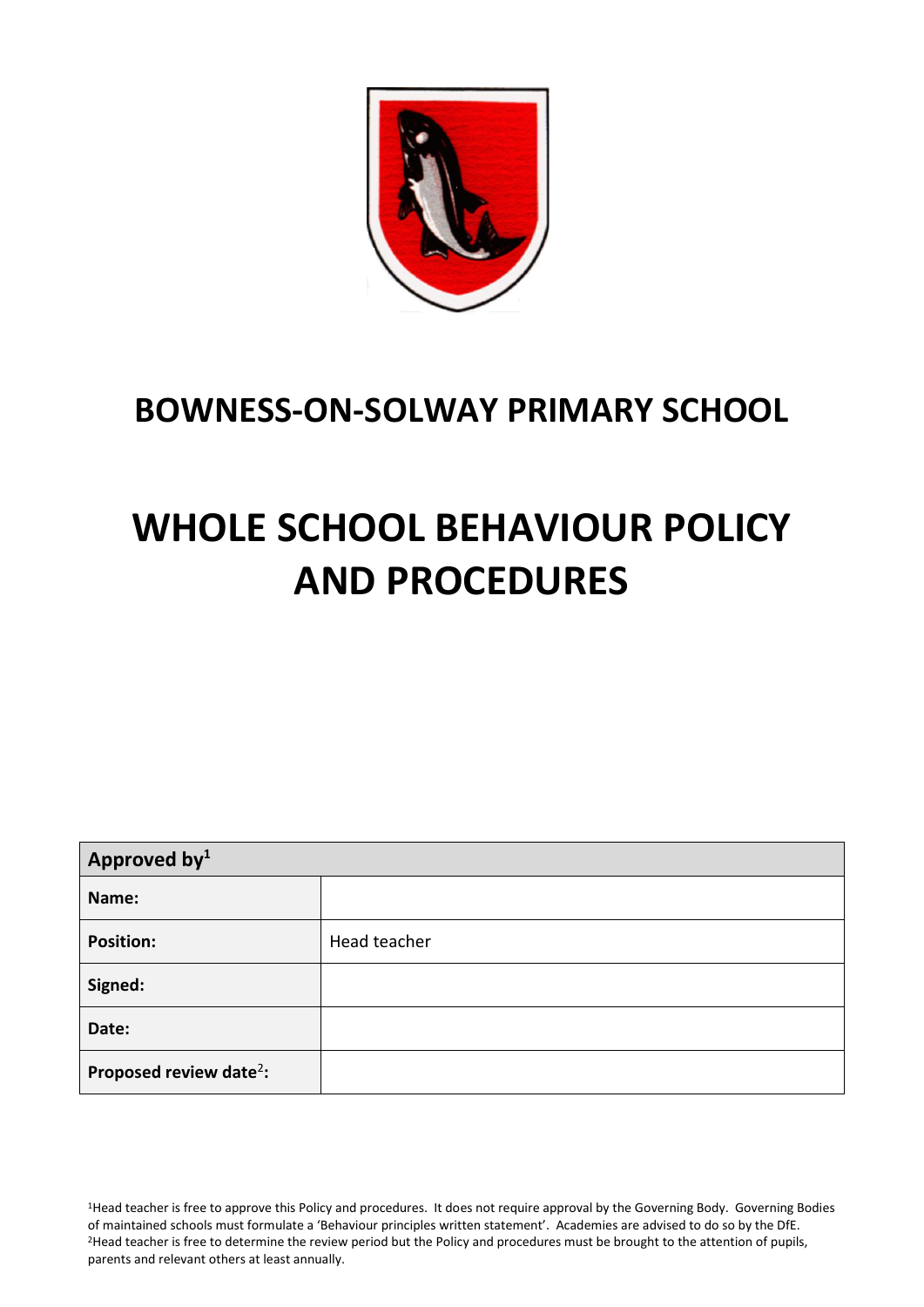## **REVIEW SHEET**

**The information in the table below details earlier versions of this document with a brief description of each review and how to distinguish amendments made since the previous version date (if any). S**

| <b>Version</b><br><b>Number</b> | <b>Version Description</b>                                                                                                                                                                                                                                                                                      | <b>Date of Revision</b> |
|---------------------------------|-----------------------------------------------------------------------------------------------------------------------------------------------------------------------------------------------------------------------------------------------------------------------------------------------------------------|-------------------------|
| $\mathbf{1}$                    | Original                                                                                                                                                                                                                                                                                                        | February 2012           |
| 2                               | Updated to include DfE revised guidance                                                                                                                                                                                                                                                                         | September 2012          |
| 3                               | Updated to include DfE revised guidance                                                                                                                                                                                                                                                                         | January 2013            |
| 4                               | Updated to include DfE revised guidance. Reformatted to match other<br>KAHSC documents. Updated to reinforce inappropriate use of Social<br>network sites by parents. Changes highlighted.                                                                                                                      | September 2013          |
| 5                               | Updated to include DfE revised guidance. Changes highlighted.                                                                                                                                                                                                                                                   | February 2014           |
| 6                               | Reformatted only                                                                                                                                                                                                                                                                                                | February 2014           |
| $\overline{7}$                  | Amended to take into account changes made by the Education Act<br>2011 regarding notice for out of school detentions                                                                                                                                                                                            | March 2014              |
| 8                               | Updated to include DfE advice on bullying that involves an 'imbalance<br>of power' - DfE Advice March 2014 and clarification of wording relating<br>to unauthorised absence                                                                                                                                     | <b>March 2014</b>       |
| 9                               | Update to reference change from County Triage Service to Cumbria<br>Safeguarding Hub effective 03 November 2014                                                                                                                                                                                                 | Nov 2014                |
| 10                              | Minor amendments to include reference to the promotion of<br>fundamental British values and general formatting.                                                                                                                                                                                                 | <b>July 2015</b>        |
| 11                              | Changes to reflect the fact that from 1st January 2016, schools no<br>longer have a statutory obligation to have in place a Home School<br>Agreement. If schools choose to do so, they can have a voluntary<br>Home School Agreement. Also includes reference to Code of Conduct<br>for staff and other adults. | January 2016            |
| 12                              | Re-formatted to create Policy and procedures document. Minor<br>changes to wording - e-safety now referred to as Online Safety                                                                                                                                                                                  | June 2016               |
| 13                              | Minor change to date of DfE revised exclusions document                                                                                                                                                                                                                                                         | September 2017          |
| 14                              | Minor update to reflect DfE Screening, Searching and Confiscation -<br>Advice for Head teachers, School Staff and Governing Bodies, January<br>2018                                                                                                                                                             | January 2018            |
| 15                              | Updated to reflect changes made by 'Keeping Children Safe in<br>Education' Sept 2018 and include reference to Peer on peer abuse<br>Policy and procedures                                                                                                                                                       | September 2018          |
| 16                              | Updated to reflect changes made by 'Keeping Children Safe in<br>Education' September 2019                                                                                                                                                                                                                       | September 2019          |
| 17                              | Updated to reflect changes made by 'Keeping Children Safe in<br>Education' September 2020                                                                                                                                                                                                                       | September 2020          |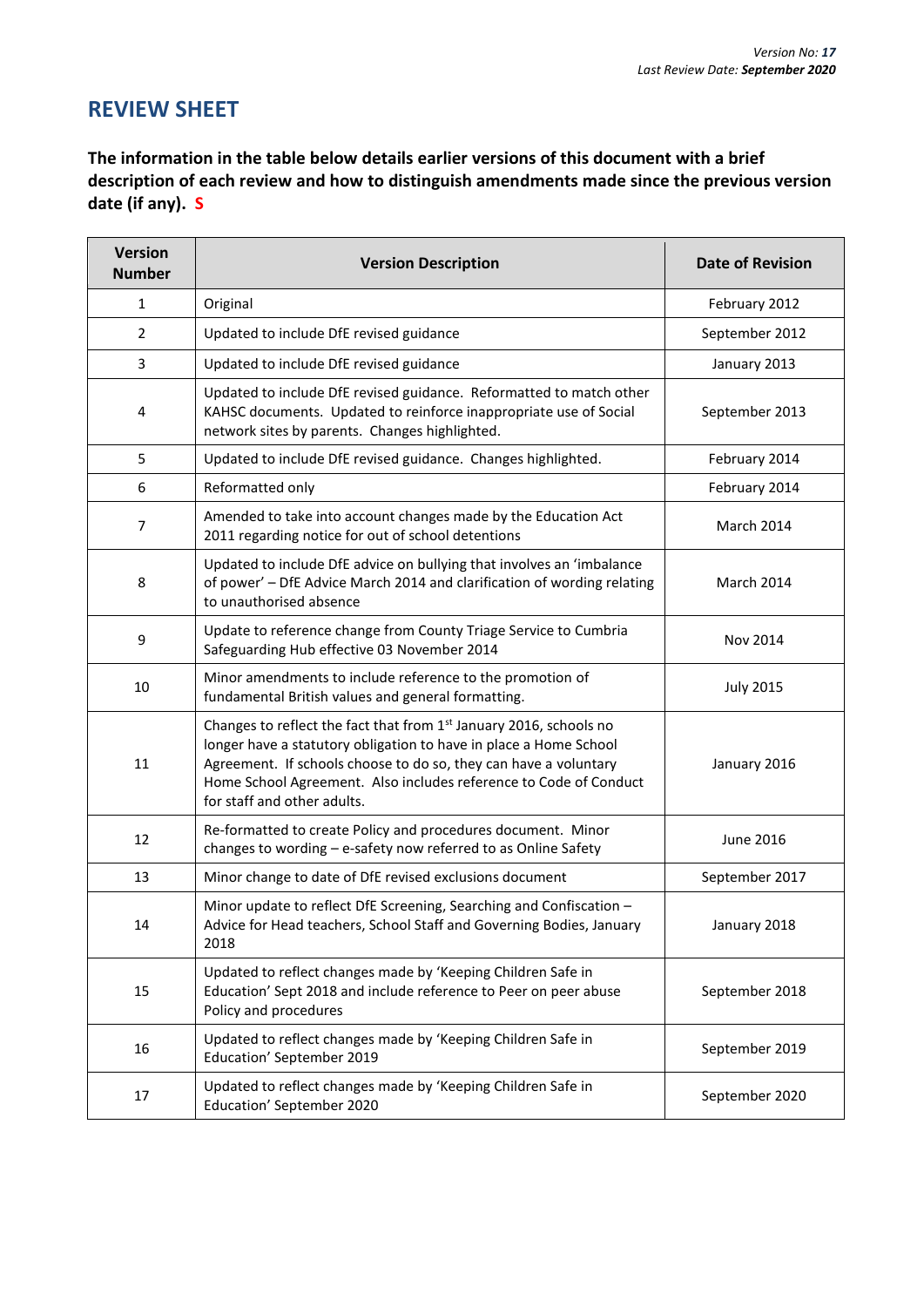## **CONTENTS**

|     | <b>POLICY STATEMENT</b><br>1                                                  |                                     |  |  |  |
|-----|-------------------------------------------------------------------------------|-------------------------------------|--|--|--|
| 1.  | <b>Definitions</b>                                                            | 1                                   |  |  |  |
| 2.  | Introduction                                                                  | 1                                   |  |  |  |
| 3.  | <b>Ethos</b>                                                                  | 2                                   |  |  |  |
| 4.  | Aims                                                                          | 2                                   |  |  |  |
| 5.  | Communication                                                                 | 3                                   |  |  |  |
|     | <b>PROCEDURES</b>                                                             | 1                                   |  |  |  |
| 1.  | <b>Responsibilities</b>                                                       | 1                                   |  |  |  |
| 1.1 | What pupils can expect from staff                                             | 1                                   |  |  |  |
| 1.2 | What staff can expect from pupils                                             | 1                                   |  |  |  |
| 1.3 | What staff can expect from their colleagues                                   | 2                                   |  |  |  |
| 1.4 | What staff can expect from parents                                            | 2                                   |  |  |  |
| 1.5 | What parents can expect from staff and other adults in the school             | 3                                   |  |  |  |
| 2.  | <b>Celebrating success</b>                                                    | 3                                   |  |  |  |
| 2.1 | Rewards                                                                       | Error! Bookmark not defined.        |  |  |  |
| 3.  | <b>Sanctions and consequences</b>                                             | 3                                   |  |  |  |
| 3.1 | Restorative justice/Reflection on actions                                     | 4                                   |  |  |  |
| 3.2 | Sanctions and disciplinary action                                             | Error! Bookmark not defined.        |  |  |  |
|     | <b>Pupil Behaviour Logs</b>                                                   | Error! Bookmark not defined.        |  |  |  |
|     | Screening, Searching and Confiscation                                         | Error! Bookmark not defined.        |  |  |  |
|     | Removal from class                                                            | Error! Bookmark not defined.        |  |  |  |
|     | Detention (delete if not applicable)                                          | Error! Bookmark not defined.        |  |  |  |
|     | Other examples of sanctions                                                   | <b>Error! Bookmark not defined.</b> |  |  |  |
| 3.3 | Exclusion                                                                     |                                     |  |  |  |
| 3.4 | Home School agreements                                                        | Error! Bookmark not defined.        |  |  |  |
| 4.  | Peer on peer abuse                                                            | 7                                   |  |  |  |
| 4.1 | Minimising the risk of safeguarding concerns towards pupils from other pupils | 8                                   |  |  |  |
| 5.  | <b>Attendance and punctuality</b>                                             | 8                                   |  |  |  |
| 6.  | <b>Homework</b>                                                               | 8                                   |  |  |  |
| 7.  | Pupil conduct and misbehaviour outside the school premises                    | 8                                   |  |  |  |
| 7.1 | What the law allows                                                           | 9                                   |  |  |  |
| 7.2 | Out of school behaviour                                                       | Error! Bookmark not defined.        |  |  |  |
| 7.3 | Sanctions and disciplinary action - off-site behaviour                        | Error! Bookmark not defined.        |  |  |  |
| 7.4 | Pupil support                                                                 | Error! Bookmark not defined.        |  |  |  |
| 8.  | The use of reasonable force                                                   | 9                                   |  |  |  |
| 8.1 | Action as a result of self-defence or in an emergency                         | 10                                  |  |  |  |
| 8.2 | Circumstances in which reasonable force might be used                         | 10                                  |  |  |  |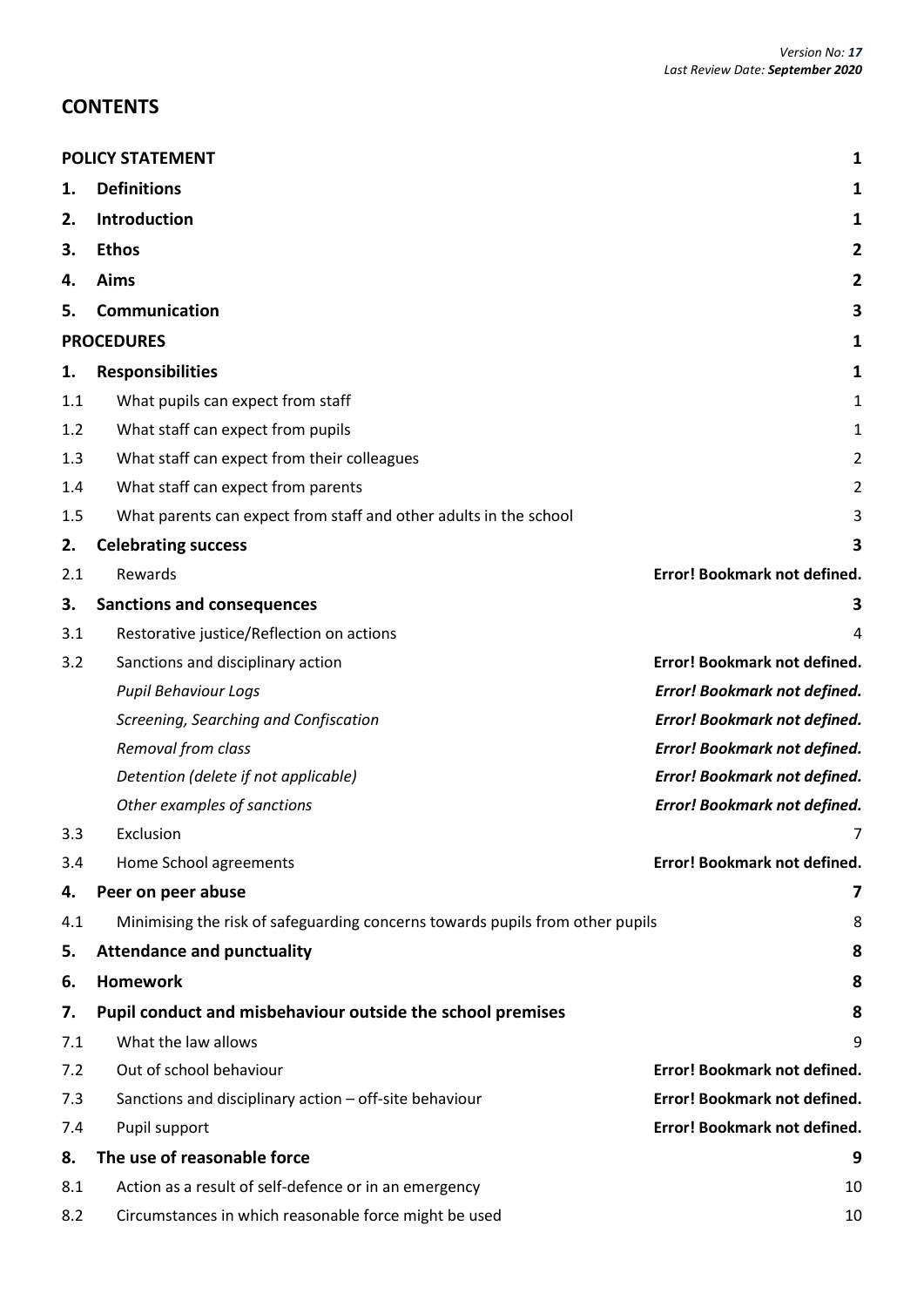| 8.3  | Power to use reasonable force when searching without consent              | 10                           |
|------|---------------------------------------------------------------------------|------------------------------|
| 8.4  | Unreasonable force                                                        | 10                           |
| 8.5  | Staff training                                                            | 10                           |
| 8.6  | <b>Behaviour Management Plans (BMPs)</b>                                  | 11                           |
| 8.7  | Informing parents when reasonable force has been used                     | 11                           |
| 8.8  | Post incident support                                                     | 11                           |
| 8.9  | Follow up                                                                 | 12                           |
| 8.10 | Other physical contact with pupils                                        | 12                           |
| 9.   | Allegations of abuse against staff and other adults working in the School | 12                           |
| 9.1  | General                                                                   | 12                           |
| 9.2  | Action in the event of a malicious allegation                             | 13                           |
| 10.  | <b>Bullying</b>                                                           | 13                           |
| 10.1 | What is bullying?                                                         | 13                           |
| 10.2 | The law                                                                   | 14                           |
| 10.3 | Reporting and recording incidents of bullying                             | 14                           |
| 10.4 | <b>Tackling bullying</b>                                                  | Error! Bookmark not defined. |
| 10.5 | Strategies for dealing with bullying                                      | Error! Bookmark not defined. |
| 10.6 | Strategies for dealing with the bully                                     | Error! Bookmark not defined. |
| 10.7 | Strategies to support a victim                                            | Error! Bookmark not defined. |
| 12.  | Behaviour of parents and other visitors to the School                     | 15                           |
| 12.1 | Types of behaviour that are considered serious and unacceptable           | 15                           |
| 12.2 | Procedures for dealing with unacceptable behaviour                        | 16                           |
| 12.3 | Unacceptable use of technology                                            | 16                           |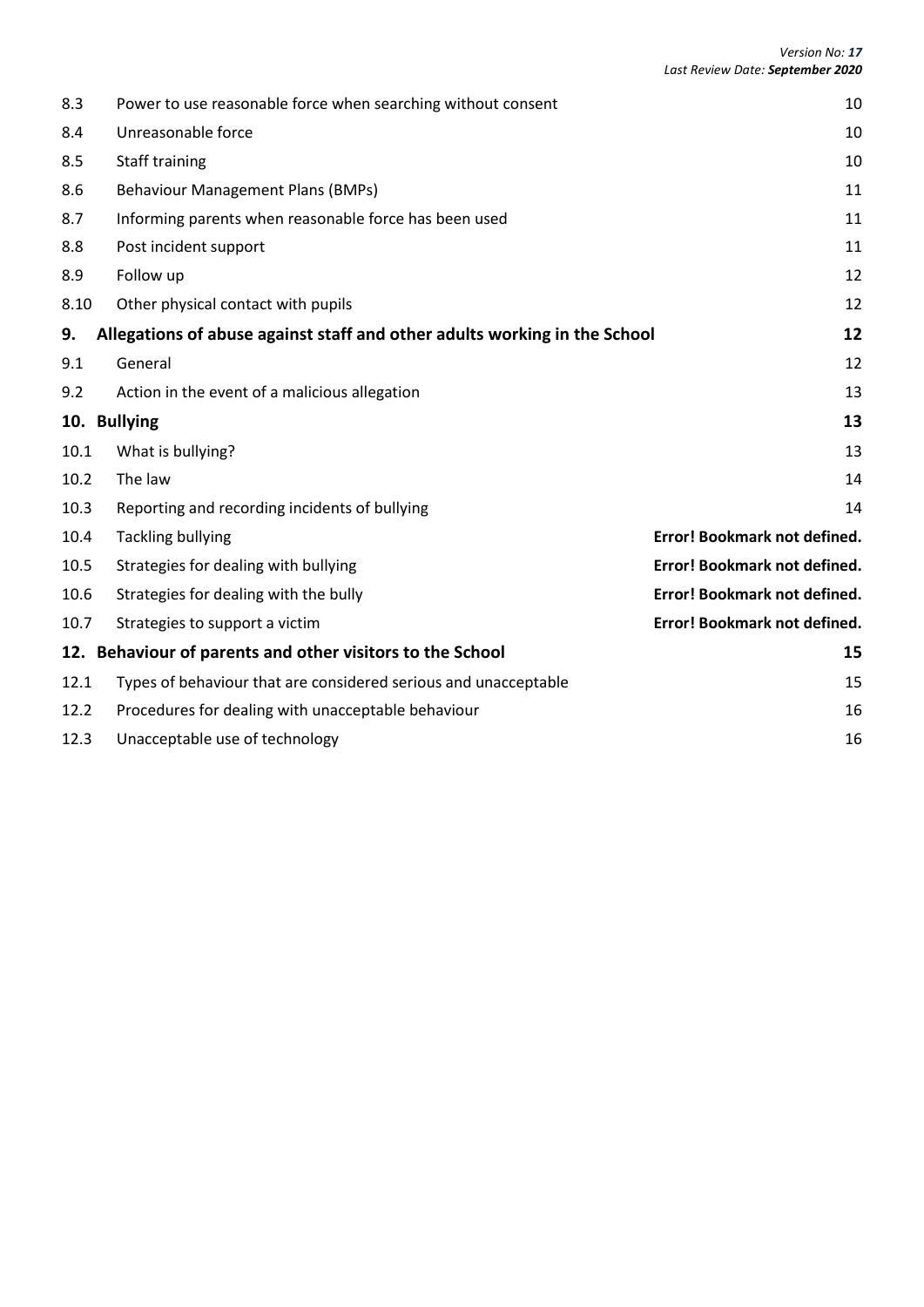# **POLICY STATEMENT**

## <span id="page-4-1"></span><span id="page-4-0"></span>**1. Definitions**

For the purposes of this Policy and procedures a child, young person, pupil or student is referred to as a 'child' or a 'pupil' and they are normally under 18 years of age.

Wherever the term 'parent' is used this includes any person with parental authority over the child concerned e.g. carers, legal guardians etc.

Wherever the term 'Head teacher' is used this also refers to any Manager with the equivalent responsibility for children.

Wherever the term 'school' is used this also refers to academies and Pupil Referral Units (PRU) and references to Governing Bodies include Proprietors in academies and the Management Committees of PRUs and will usually include wrap around care provided by a setting such as After School Clubs and Breakfast Club.

## <span id="page-4-2"></span>**2. Introduction**

In their document 'Behaviour and Discipline in Schools – advice for head teachers and school staff', the Department for Education (DfE) have set out the legal powers and duties that govern behaviour and attendance in schools and explains how they apply to teachers, governing bodies, pupils and parents.

Every school must have a Behaviour Policy to meet the requirements of Section 89 of the Education and Inspections Act 2006 (maintained schools)/Part 3 of the Schedule to the Education (Independent School Standards) (England) Regulations 2014 (Academies).

Section 78 of the Education Act 2002 requires that the curriculum for a maintained school must promote the spiritual, moral, cultural, mental and physical development of pupils at the school and of society which, in turn, prepares pupils at the school for the opportunities, responsibilities and experiences of later life. The school pays regard to the DfE Guidance for schools on the promotion of fundamental British values of [democracy, the rule of law, individual liberty and mutual respect of those with different faiths and beliefs.](https://www.gov.uk/government/publications/promoting-fundamental-british-values-through-smsc)

The Governing Body is responsible for setting general principles that inform the Behaviour Policy and procedures. Governors of maintained schools are required to have a 'Statement of Behaviour Principles' which is a statutory document. (DfE – [Statutory policies for schools and academy trusts\)](https://www.gov.uk/government/publications/statutory-policies-for-schools-and-academy-trusts). Head teachers are responsible for developing the Behaviour Policy and supporting procedures, based around the 'Principles' required by the Governing Body, and deciding the standard of behaviour expected of pupils at the school and how that standard will be achieved, the school rules, rewards for good behaviour and any disciplinary penalties for breaking the rules.

In terms of staff and other adults, any person whose work brings them into contact with children including volunteers must follow the principles and guidance outlined in the school Code of Conduct for Staff and other Adults. In addition to this Code of Conduct, all employees engaged to work under Teachers' Terms and Conditions of Employment have a statutory obligation to adhere to the 'Teachers' Standards 2011 (updated 2013)' (Part 2 of the Teachers' Standards - Personal and Professional Conduct refers).

The procedures which support the Whole School Behaviour Policy must include measures to prevent all forms of bullying among pupils.

This Policy and procedures should be read in conjunction with the following school Policies and procedures, and, where relevant, any Covid-19 addendums to these Policies and procedures:

- Overarching Safeguarding Statement
- Health and Safety Policy and procedures
- Online Safety Policy and procedures
- Child Protection Policy and procedures
- Relationships Education, Relationships and Sex Education (RSE) and Health Education Policy and procedures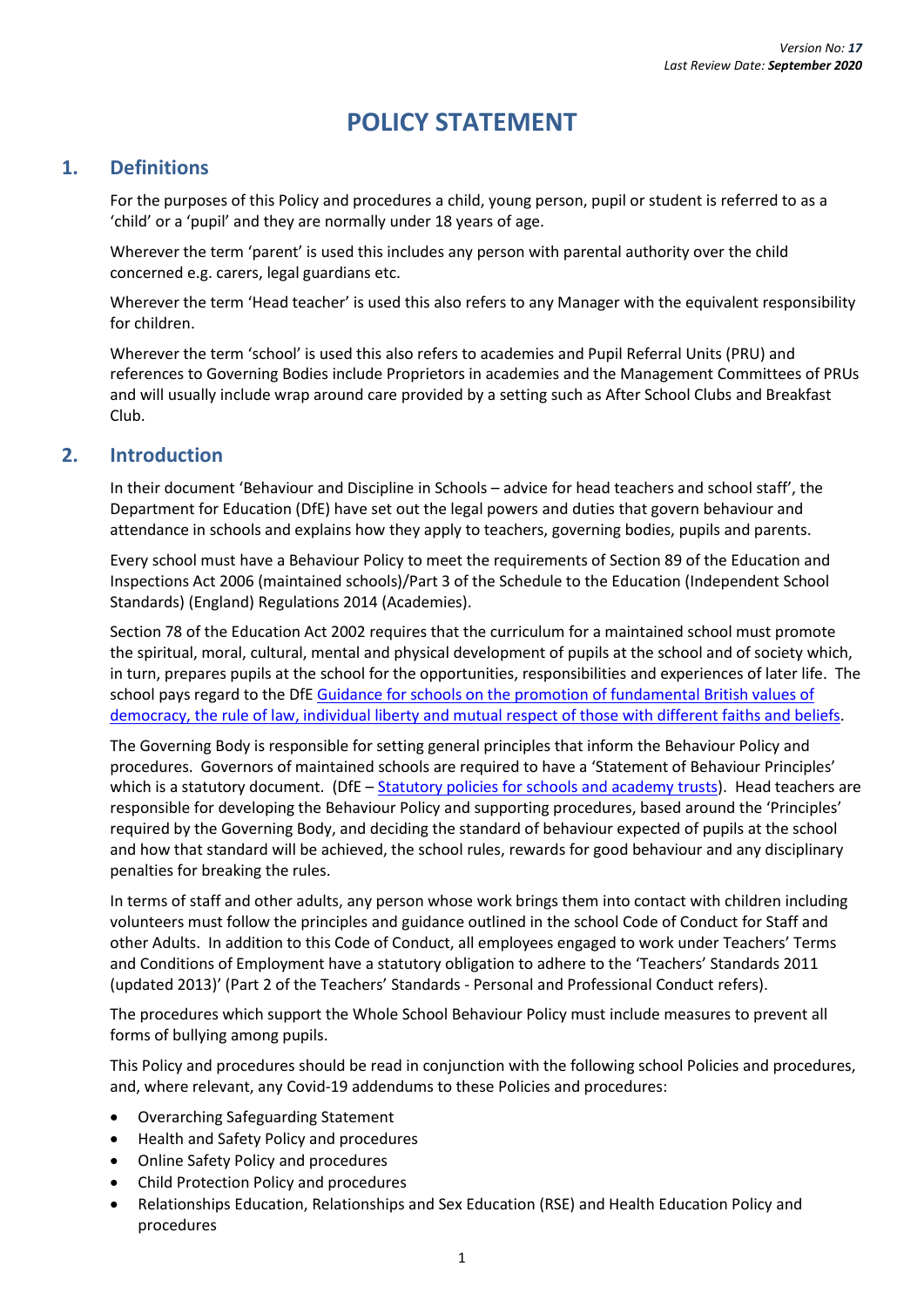- Whistleblowing procedures
- Supporting Pupils with Medical Conditions Policy and Procedures
- Single Equality Scheme/Objectives
- Special Educational Needs Policy/Information Report
- Admissions Arrangements
- Attendance procedures
- Missing Child procedures
- Complaints procedure
- Positive Handling, Support and Intervention procedures
- Code of Conduct for Staff and other Adults
- Educational Visits procedures (including procedures for assessing risk)
- Risk Assessments (including Behaviour Management Plans)
- CCTV Procedures (should form part of Data Protection Policy)

## <span id="page-5-1"></span><span id="page-5-0"></span>**3. Ethos**

We believe that good behaviour has to be taught and supported by parents and carers. Teachers can help children to manage their own behaviour and classroom behaviour can change. At Bowness-on-Solway Primary School, a pupil with problems is the school's problem, not just a problem for an individual teacher.

The school will:

•develop a stimulating, broad and rich curriculum, through which children achieve and enjoy

•provide a range of exciting and challenging opportunities to promote children's personal development and well-being

•provide a welcoming, stimulating and safe learning environment

•recognise progress and reward effort

- •promote ways that children can lead healthy, active lives
- •have a clear and positive code of conduct
- •promote awareness and appreciation of major world faiths and cultures
- •provide a range of resources, including quality ICT equipment that is effectively used to support learning
- •seek opportunities to develop the trust and confidence of parents
- •maintain and foster links with the village and wider community

•be willing to embrace change

Bowness-on-Solway Primary School (hereinafter referred to as 'the School') is fully committed to every child receiving the very best education and to ensuring that all pupils reach their full potential. To achieve this, teachers aim to deliver outstanding lessons and the school rightly has high expectations of its pupils. We expect all members of the school community to behave well, work hard, achieve high standards appropriate to their learning abilities, show respect for one another and to ensure that the School is a positive and safe place to be.

For the School to achieve a positive ethos it is essential that all members of the school community work well alongside each other and develop positive working relationships (this includes all staff and other adults working in the School, pupils and parents). Having a positive ethos helps to ensure good behaviour from pupils in school. Young people learn by example and as such, having high standards of behaviour expectations from all parties involved in their education will create adults with similarly high behaviour standards.

Through the promotion of pupils' spiritual, moral, social and cultural (SMSC) development within the curriculum, we will positively promote fundamental British values. To achieve this, we will:

- enable pupils to develop their self-knowledge, self-esteem and self-confidence;
- enable pupils to distinguish right from wrong and to respect the civil and criminal law of England;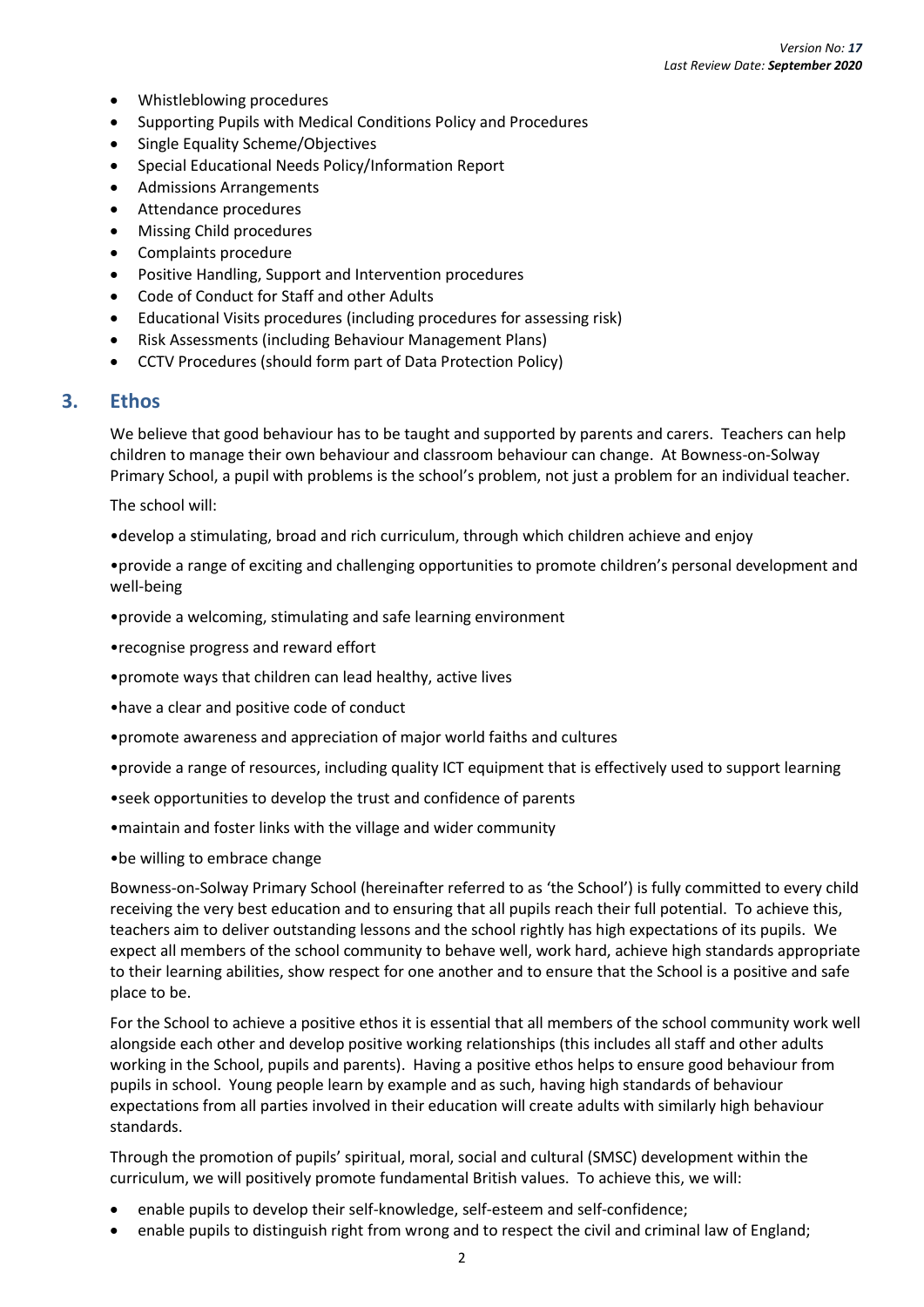- encourage pupils to accept responsibility for their behaviour, show initiative, and to understand how they can contribute positively to the lives of those living and working in the locality of the school and to society more widely;
- enable pupils to acquire a broad general knowledge of and respect for public institutions and services in England;
- further tolerance and harmony between different cultural traditions by enabling pupils to acquire an appreciation of and respect of their own and other cultures;
- encourage respect for other people; and
- encourage respect for democracy and support for participation in the democratic processes, including respect for the basis on which the law is made and applied in England.

We recognise that consistency is crucial in maintaining high standards of behaviour alongside a culture that celebrates success and is not based solely on sanctions. To this end, the School is committed to promoting and rewarding good behaviour. We are also committed to a united approach to managing behaviour in and out of school.

The School will not tolerate bullying or intimidation of any description. A complaint of bullying will always be taken seriously.

## <span id="page-6-0"></span>**4. Aims**

Our pupils are encouraged to:

- •have the confidence to enjoy learning
- •be ambitious and have belief in themselves
- •have well developed communication and social skills
- •take responsibility for their own actions and make informed choices
- •be curious and questioning
- •lead a healthy lifestyle
- •be polite and friendly
- •respect the views and cultures of others
- •be confident in a technological world
- •be able to enjoy and appreciate the Creative Arts

Our school and staff aim to ensure that every member of the school community feels valued and respected, and that each person is treated fairly and well. We are a caring community, whose values are built on mutual trust and respect for all. Our school's Whole School Behaviour Policy and procedures is therefore designed to support the way in which all members of the school can live and work together in a supportive way. It aims to promote the overall well-being of pupils and staff and an environment in which everyone feels happy, safe and secure.

The Whole School Behaviour Policy and procedures confirms the school commitment to:

- ensure that each child can develop and achieve his/her full potential, educationally, morally {and spiritually};
- provide a safe and attractive environment where everyone feels welcome, happy and secure; free from disruption, violence, bullying and any form of harassment;
- provide each young person with the motivation and confidence to learn effectively;
- promote self-esteem, self-discipline, proper regard for authority and positive relationships based on mutual respect;
- promote a culture of praise and encouragement in which all pupils can achieve;
- provide every pupil with appropriate high-quality teaching through a broad and balanced curriculum which is appropriately differentiated to meet each pupil's individual needs;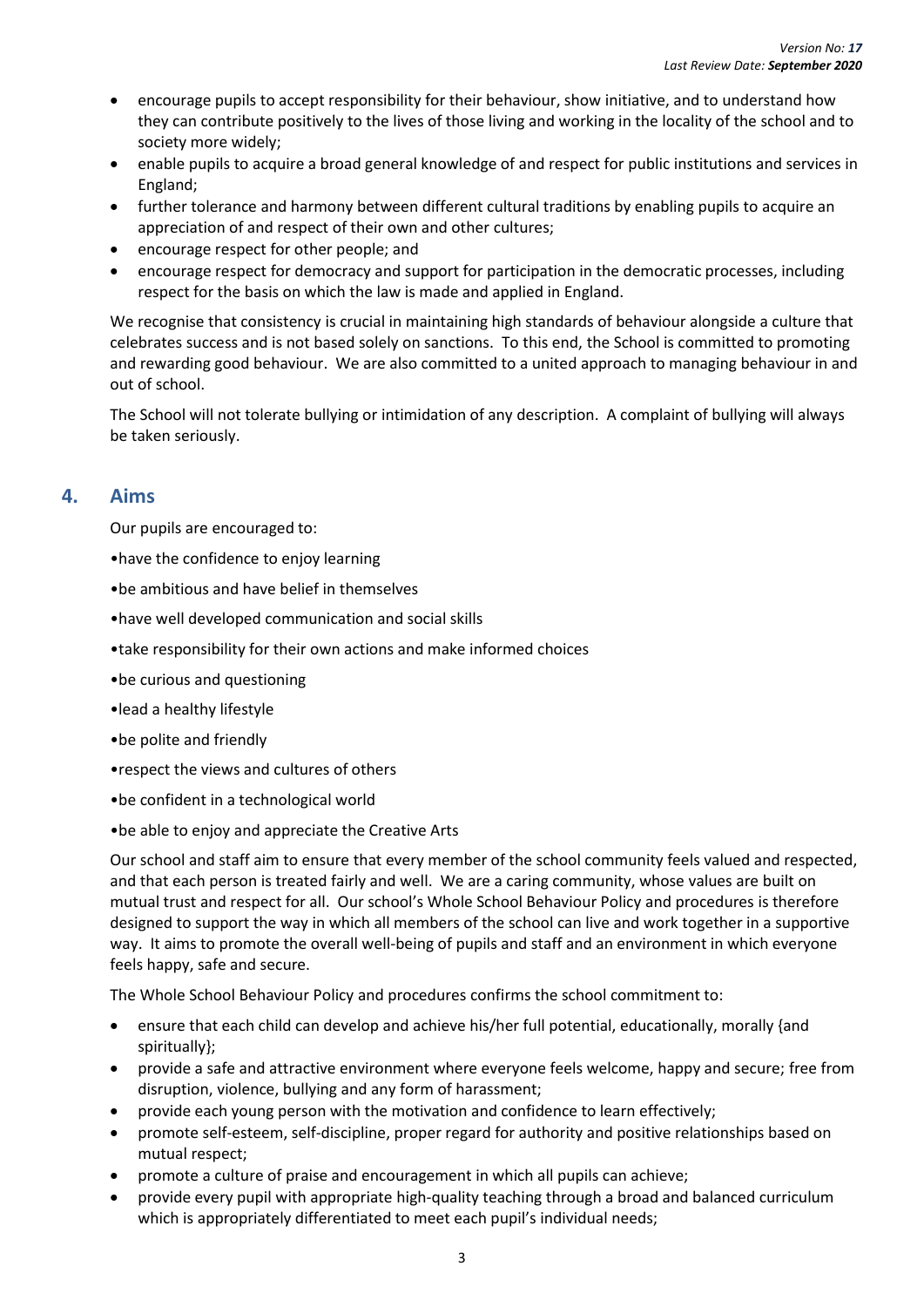- teach children to respect themselves and others and to take responsibility for their own action and behaviour;
- help teachers and other staff manage behaviour problems that can inhibit effective learning for all children, and to realise that we cannot always deal with problems by ourselves and that we have colleagues and other agencies who are willing to assist;
- help young people to understand how behaviour affects others and the world around them;
- create a partnership of support and effective communication between home, school and the wider community;
- provide young people with an informed view of life and develop a strong sense of right and wrong enabling them to become thoughtful, caring members of society;
- value every child regardless of ability, race, gender or religion;
- maintain, develop and consistently apply high standards within the school and enable teachers and other school staff to develop and use their own professional expertise.

The aim of this Policy and supporting procedures is to determine the boundaries of acceptable and unacceptable behaviour, introduce rewards and sanctions and determine how they will be fairly and consistently applied.

To achieve this, the school will:

- make clear its expectations of good behaviour, through assemblies, school council meetings and in published documents;
- reward achievements, awarding house points, moving peg up the chart, Star of the Week certificates, Golden Letters of Great News
- treat every member of the community as individuals and respect their rights, values and beliefs;
- create a zero-tolerance environment against all instances of bullying or discrimination based on race, gender, ability or cultural differences;
- provide positive examples for modelling behaviour;
- promote good relationships and a sense of belonging to the community;
- intervene early to challenge undesirable behaviour;
- follow and apply consistently clear guidelines when responding to instances of unacceptable behaviour.

## **5. Communication**

The School Governors are required to ensure that this Policy and procedures is published on the school website. A copy of this Policy and procedures is also available on request.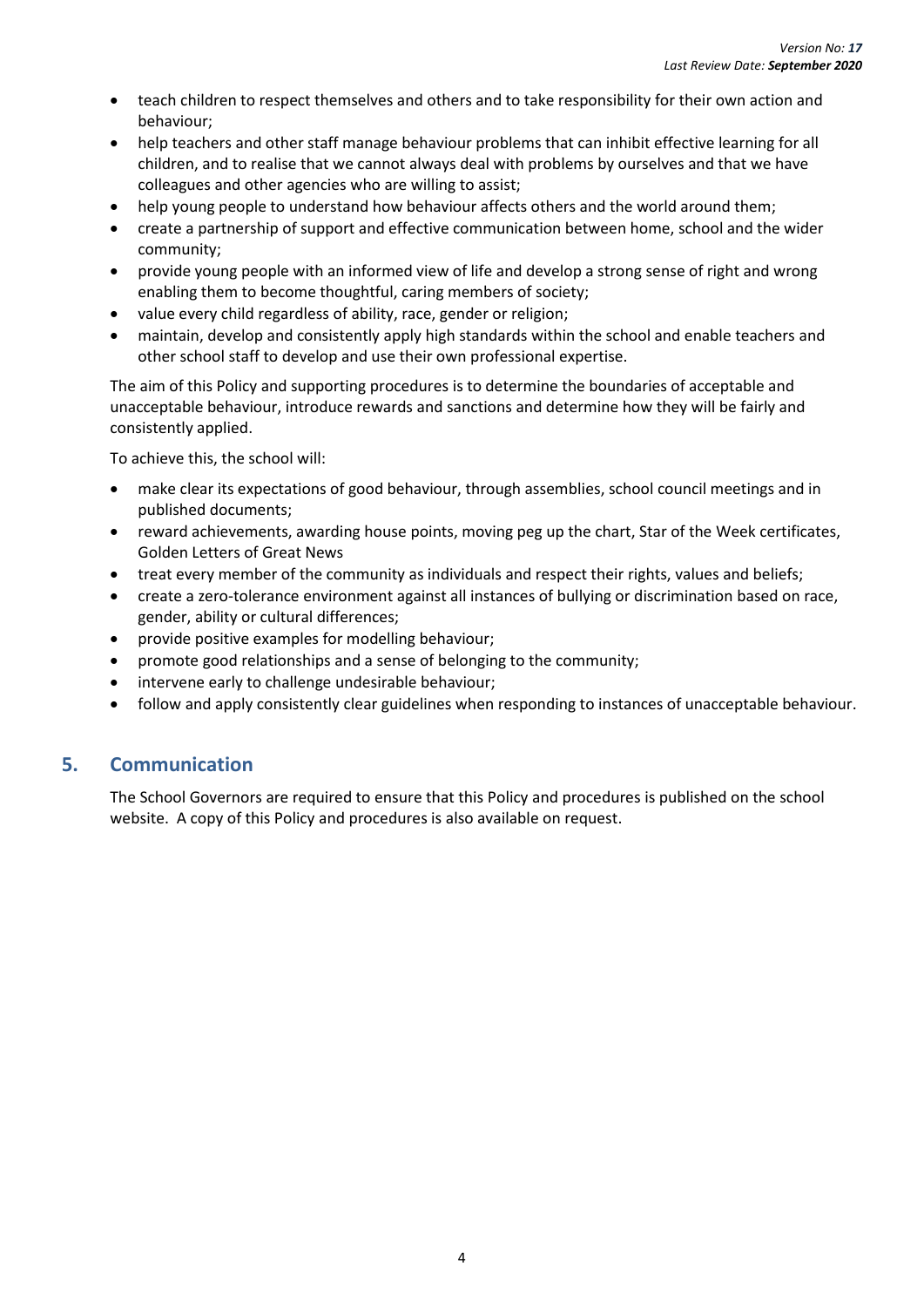# **PROCEDURES**

## <span id="page-8-1"></span><span id="page-8-0"></span>**1. Responsibilities**

The commitment of staff, pupils and parents is vital in developing a positive whole school ethos. The expectations of staff, pupils and parents are outlined below.

## <span id="page-8-2"></span>**1.1 What pupils can expect from staff**

Pupils may expect staff and other adults in the school to:

- arrive at lessons on time:
- plan and deliver good to outstanding lessons which engage and motivate you to achieve;
- allocate sufficient time for each task;
- be enthusiastic and develop positive working relationships with you and your peers in their classes;
- celebrate the success of pupils in lessons, after school activities and assemblies;
- encourage all pupils to contribute to the work in hand;
- communicate both successes and concerns with parents;
- have a well organised room;
- mark or give feedback on work as soon as possible;
- set homework appropriate for the age and abilities of each pupil;
- treat you fairly;
- eliminate or control hazards which may cause you harm;
- use a range of non-verbal and verbal cues to encourage good behaviour and limit inappropriate behaviour;
- be approachable and listen to you at appropriate times;
- always take seriously any complaints of bullying or inappropriate behaviour reported to them;
- display your work;
- set high expectations, clear boundaries and regularly agree classroom and behaviour expectations;
- use rewards and, where necessary, sanctions consistently;
- model the behaviours you wish to see.

## <span id="page-8-3"></span>**1.2 What staff can expect from pupils**

Staff may expect pupils to:

- arrive at lessons on time;
- enter the classrooms quietly:
- wear full school uniform correctly;
- sit where you are told to sit by the teacher or any other member of the school staff;
- follow classroom rules and procedures and not disrupt the learning of other pupils;
- follow instructions given by staff and other adults without arguing;
- listen attentively to the teacher who will explain the lesson, what you are going to do, why and how;
- put up your hand to indicate you wish to speak;
- use appropriate language;
- listen to others' ideas and work co-operatively;
- tell the truth and learn from your mistakes;
- care for the classroom and resources, respecting others' property;
- value other individuals and their contributions to lessons;
- lead by example creating a good role model for younger pupils in the school;
- accept responsibility for your behaviour:
- consider the needs of all the other people in the classroom;
- use ICT in accordance with school Online Safety Policy and procedures;
- be responsible when using online technologies and not compromise the professional integrity of staff or other adults in the school community;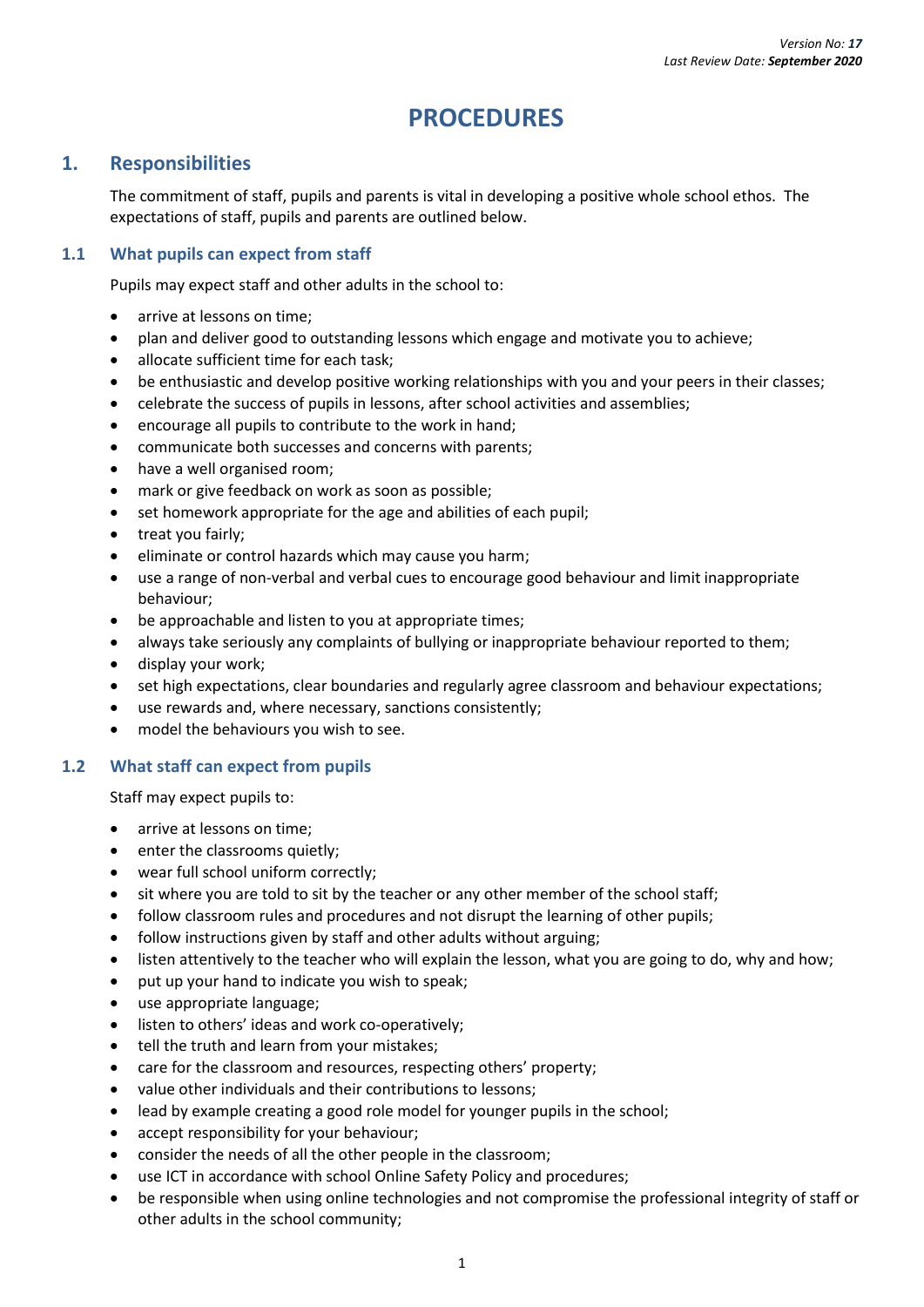- report to a teacher or other adult any bullying behaviour by others including bullying with the use of technology (cyber bullying);
- behave appropriately when outside school;
- be an ambassador for the school.

## <span id="page-9-0"></span>**1.3 What staff can expect from their colleagues**

Staff may expect colleagues and other adults in the school to:

- treat each other with respect;
- work and co-operate together for the overall good of the school community;
- respect each other's values and individual beliefs;
- treat all pupil and staff issues with the highest standards of confidentiality;
- offer support when appropriate;
- be aware of each other's job remit and respect its boundaries;
- use ICT appropriately and in accordance with the school's Online Safety Policy and procedures and staff Acceptable Use Agreement;
- be aware of and consider the possible implications for the school, colleagues and themselves when posting on Social Network sites;
- use online technology appropriately and not compromise the professional integrity of colleagues or other adults in the school community.

## <span id="page-9-1"></span>**1.4 What staff can expect from parents**

Staff and other adults in the school may expect parents to:

- treat all staff and other adults with respect;
- treat other parents, pupils and visitors to the school with respect;
- behave responsibly whilst on school premises;
- report any incidents of bullying including cyber bullying as soon as they are discovered so that the issue can be dealt with promptly by school staff;
- ensure that their child arrives at school on time;
- ensure that their child is dressed appropriately, in school uniform with any necessary equipment e.g. PE kit;
- ensure that their child attends school regularly and contact the school in the event of an absence or lateness;
- encourage their child to achieve their very best in school:
- reinforce the value of good behaviour at home;
- encourage their child to have high standards of behaviour in and out of school;
- support the school's Policies, strategies and guidelines for behaviour;
- work with school staff to help their child accept responsibility for their behaviour and actions;
- inform the school of any concerns or problems that may affect the child's work or behaviour;
- support their child's homework and other home-based learning activities;
- support the school in its use of rewards and sanctions:
- take some responsibility for the behaviour of their child;
- discuss any issues of concern with the class teacher or Head teacher in a calm and non-aggressive or threatening manner;
- refrain from smoking on the school premises or around entrances/exits, especially at busy times before and after school. This includes the use of e-cigarettes;
- refrain from using foul language in earshot of any young person at any time in or around the school premises;
- refrain from bringing dogs onto the school premises (regardless of their size or temperament) or stand with them close to the entrance gate at busy times before and after school;
- consider the implications of posting inappropriate or defamatory details on Social Network sites and the detrimental effect inappropriate comments can have on individuals and the school;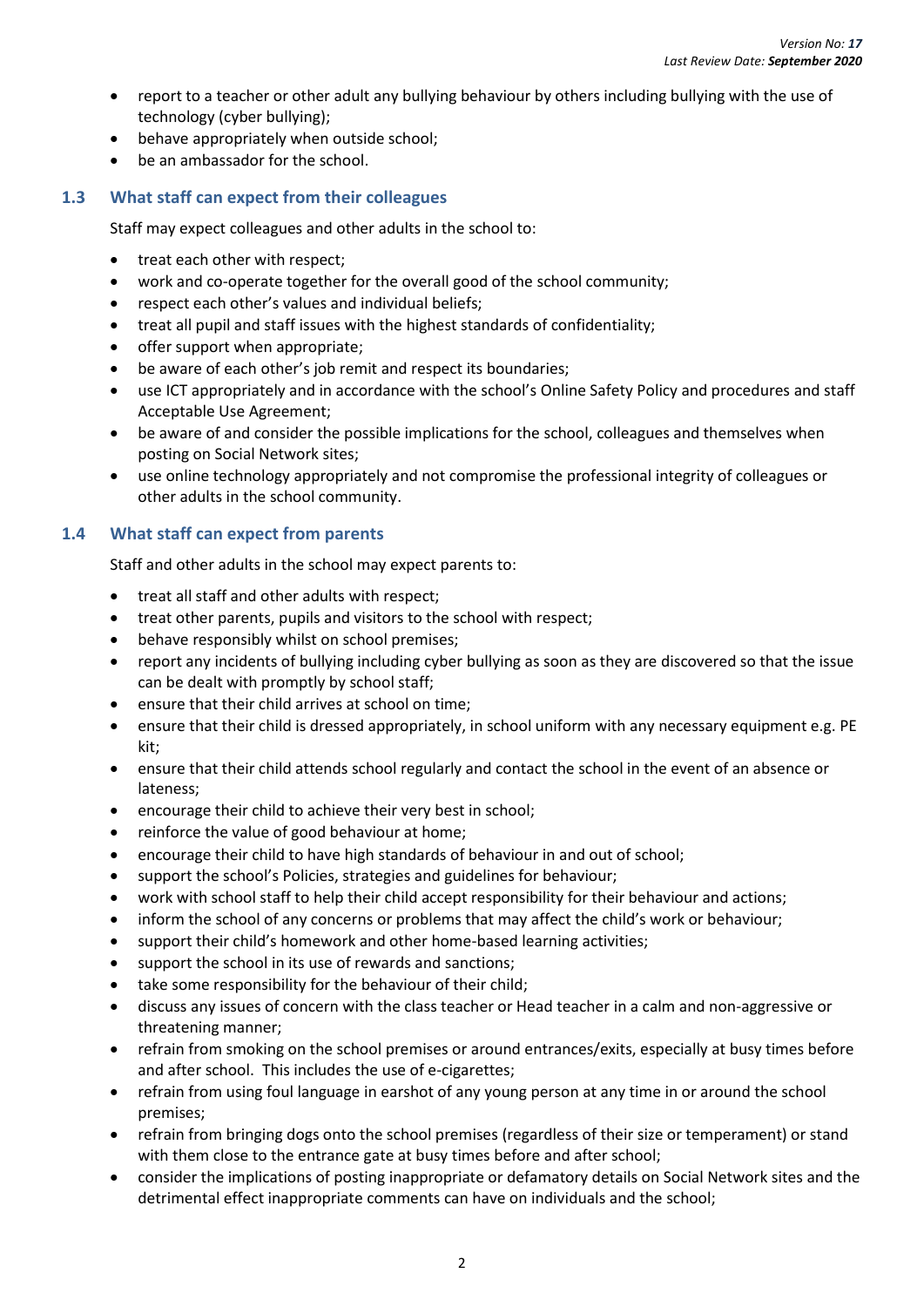- support the school's approach to online safety which includes not uploading or posting to the internet any pictures, video or text that could upset, offend or threaten the safety of any member of the school community or bring the school into disrepute;
- recognise the need for security and not create online media "on behalf" of the school without the Head teacher's express permission.

## <span id="page-10-0"></span>**1.5 What parents can expect from staff and other adults in the school**

Parents may expect staff and other adults working in the school to:

- treat all adults with respect;
- set high standards of work and behaviour for all children in their care;
- encourage your child to always do their best;
- deal promptly with any incidents of bullying regardless of whether your child is seen as either the bully or the victim;
- impose sanctions consistently in accordance with this Policy and procedures;
- promote positive behaviour and reward such behaviour in accordance with this Policy and procedures;
- promote positive behaviour beyond the school gates and impose sanctions for inappropriate behaviour which reflects negatively on the school and its values;
- discuss your child's actions with them, give a warning and ensure that your child knows what the penalty will be should they continue to misbehave. All penalties will be carried out;
- provide a balanced curriculum to meet the needs of each child;
- keep you informed about general school matters, and your child's individual progress;
- let you know if there are any concerns about a child's work, attendance or behaviour;
- support the child's homework and other home-based learning activities.

## <span id="page-10-2"></span><span id="page-10-1"></span>**2. Celebrating success**

At our school, we regularly celebrate the success of all pupils in a variety of ways as we recognise that focussing on success and positive outcomes is essential in developing a positive culture and ethos across the school. The many ways we celebrate success are listed below and will be reviewed by pupils, parents and staff during the academic year.

- Verbal praise in class
- Written praise in marked work
- Sharing and celebrating success during lesson time use of circle and class assembly time for pupils to discuss their own behaviour related concerns
- moving peg up the class reward chart
- 'Dip in the Box' rewards
- Sharing and celebrating success in assemblies
- Certificates such as the Star of the Week
- Golden Pen Award for excellence in hand writing this includes using a gold pen or pencil for writing work all week as well as a certificate
- Team points/stickers awarded in lessons for homework, good classwork, being on time regularly, caring for others, helping others, being thoughtful or considerate etc.
- Certificates in assemblies which are awarded for a wide range of reasons such as exceptional work, improvement, kindness etc.
- Golden Tickets for kindness and good manners
- Golden Ticket Raffle Prize
- Head teacher's award or certificate for outstanding achievement, progress, improvement, representing the school etc.
- Honorary trophies for outstanding pupils in specific disciplines such as the Gilly Walton Art Award

## **2.1 Rewards**

- *Head teacher stickers/certificates/wristbands*
- *Team event for winning team (team points)*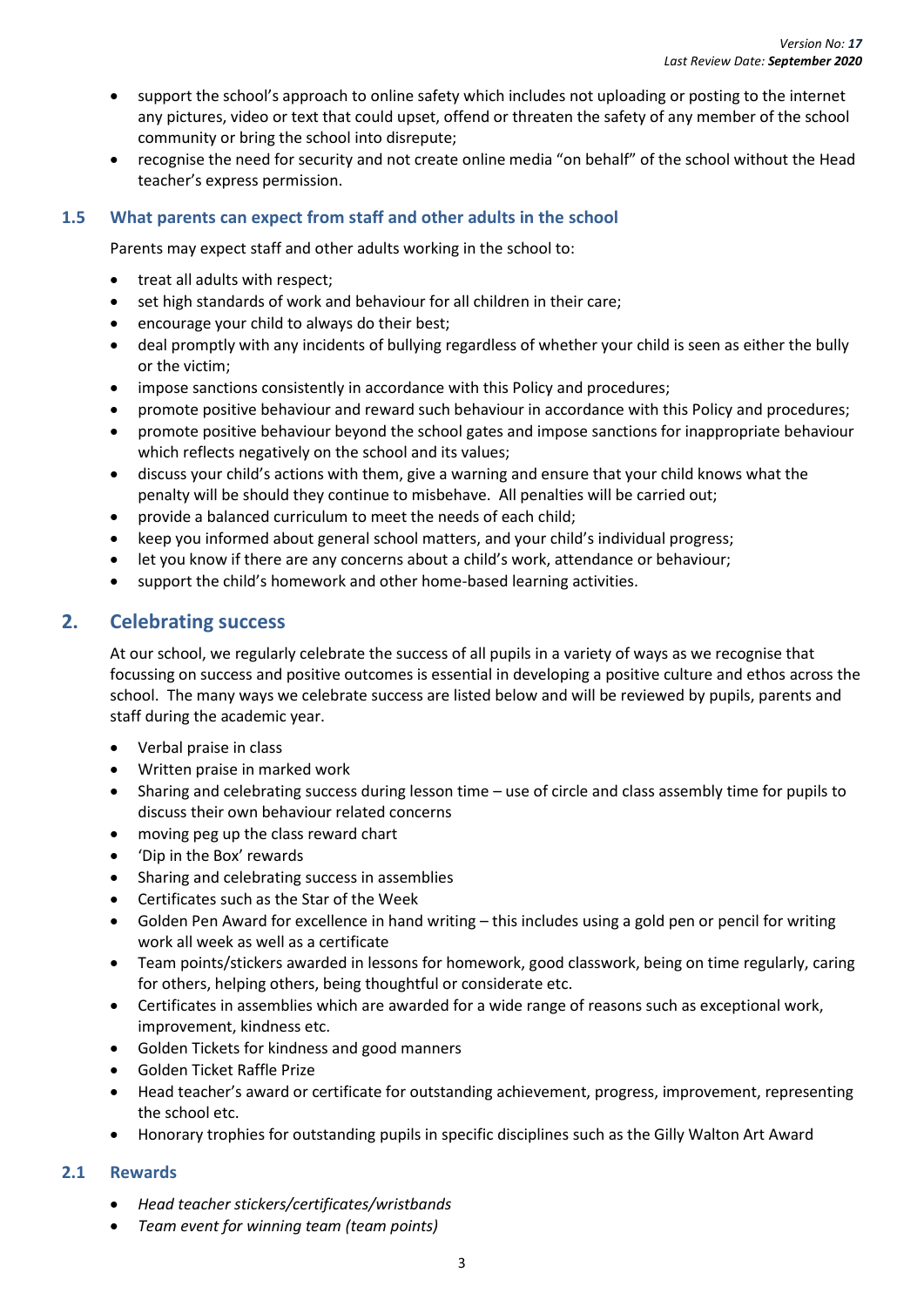- *Golden Ticket raffle prizes*
- *Postcards home*
- *Dip in the Box*
- *100% Attendance certificates*
- *Golden Certificates for behaviour*

## <span id="page-11-0"></span>**3. Sanctions and consequences**

Although this school aims to focus on positives, there are unfortunately occasions when a minority of pupils let themselves, the school and others down through their unacceptable or inappropriate behaviour.

We want pupils to take responsibility for their behaviour and will encourage pupils to do this through restorative justice approaches which enable pupils to reflect on their behaviour and to make amends. This process does not, however, replace consequences. At our school, we know that consistency is essential for pupils to understand what is expected of them and to avoid mixed messages. It is vital that children learn early on in life that there are always consequences for poor and unacceptable behaviour which undermine the positive atmosphere of our school community.

At all times we bear the needs of the individual in mind. For example, depending on the child it may be appropriate to ensure parents are informed on Step 2 using the Home/School book or a telephone call

#### **If unacceptable behaviour occurs:**

Classroom teacher use normal strategies:

e.g. Polite but firm requests, warnings (no more than three). Move peg down. Consider repositioning, separating etc.

## **Step 2 (Classroom teacher) Time Out (A)**

Child sent to another class / Mrs Cozens' office for 5-10 minutes sitting alone in order to reflect, calm down etc. without causing disturbance.

If behaviour improves return to lesson. If not, or if child refuses, move to Step 3.

## **Step 3 For a regular offender:**

Record who, when, why. Use of Classroom Behaviour Book

Possible removal of treats / playtime etc.

Discussion with Head and/or SENCO : consider Behaviour Intervention.

Ensure parents are informed of the behaviour through Home/School book or telephone call

## **Step 3 (Head) Time Out (B):**

Miss Davies is asked for or child is escorted to Miss Davies.

Reflection time. Explanation to Miss Davies and discussion of sanctions. Poor playtime choices could result in internal exclusion where child spends playtime alone on the picnic bench with paper and pencil rather than choosing their own activity.

Ensure parents are informed of the behaviour through Home/School book or telephone call

If behaviour improves return to class. If not or if child refuses move to Step 4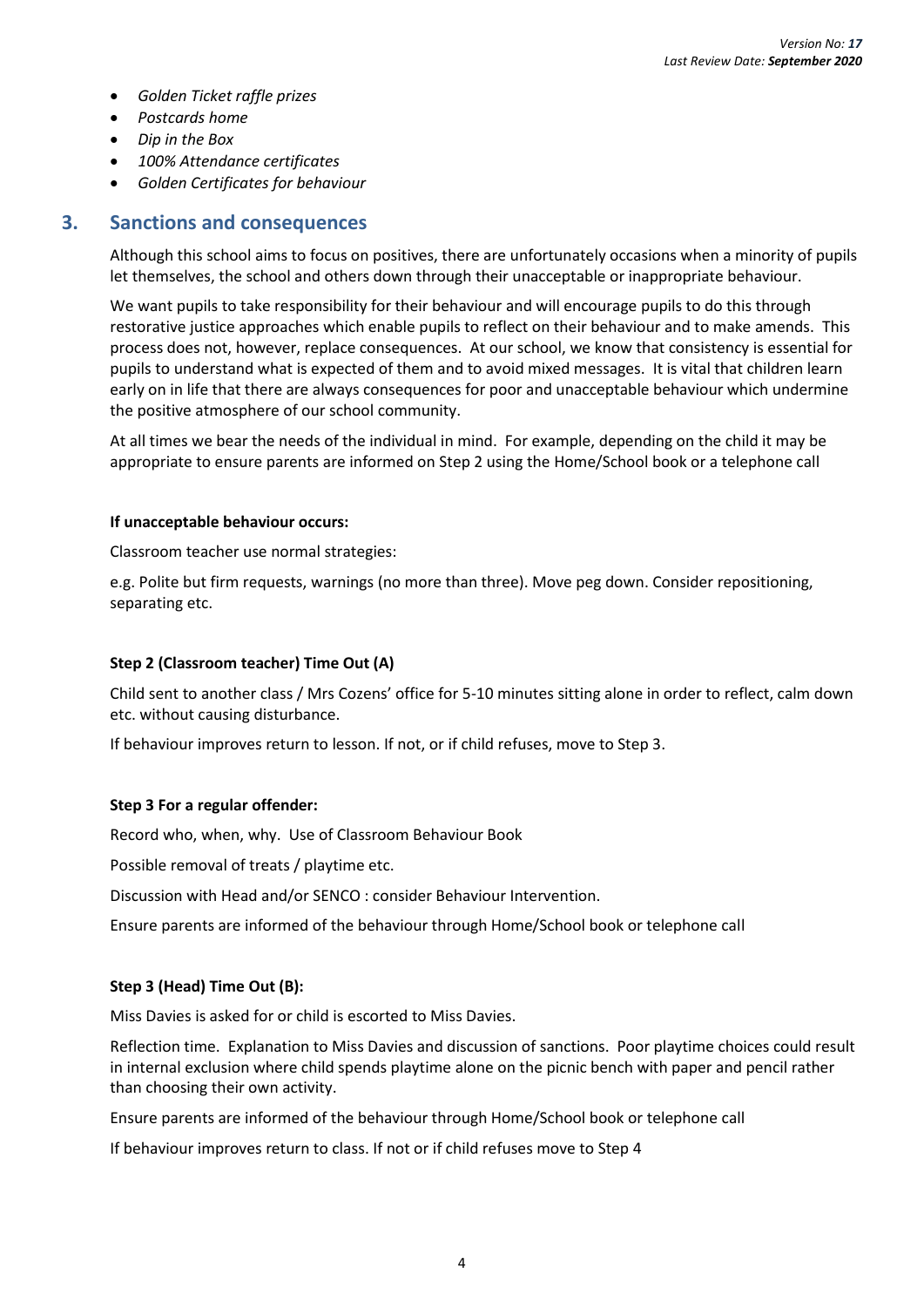## **Step 4 (Head):**

For persistent poor choices, a yellow card will be issued. Parents will be invited in to school to discuss next steps and ways to improve behaviour. The letter informing parents of the yellow card issue will outline the specific incidents as well as the actions taken.

In its final form the yellow card system operates in this way.

1. A pupil is issued with a yellow card.

2. Each session s/he has to have the "card" ticked by the teacher or member of staff on duty to demonstrate good behaviour for that session.

3. Each evening s/he will bring it home for parents and carers to look at together and sign.

4. After three days of ticks, the period of being "on report" will end.

5. If a cross is received for any session, the three day period will restart.

6. If the pupil fails to get any session signed, or does not bring the "card" back to school from home, the three day period restarts.

This system puts emphasis on the pupil having to be responsible for ensuring that the card is competed properly. There will be a discussion with the child about the reasons for the issue and what a good outcome will look like. It may be appropriate at this stage to use more individual methods in order to help children manage their own behaviour including behaviour contracts, charts and incentives. This is driven by the needs of the child.

#### **Step 5 (Head) 'Red Card' Fixed Short Term Exclusion (up to 5 days per term):**

If the head teacher feels it is appropriate for the child's needs and will impact positively on behaviour, there can be fixed short term exclusions. Following latest government guidance this would mean;

- Parents, Chair of Pupil Discipline Committee, LA Officer informed by letter.
- Parents may make representations to Pupil Discipline Committee.
- Pupil Discipline Committee may meet but cannot reinstate.
- Upon return to school, child has fixed behaviour targets to meet for 2 weeks.
- If behaviour improves move from behaviour targets. If not move to Step 9.

#### **Step 6 (Head) Fixed Long Term Exclusion (up to 45 days per year):**

- Parents, Chair and Clerk of Discipline Committee, LA Officer informed.
- Discipline Committee meet (parents/child or representative may attend/make representations).
- LA Officer must be invited to attend but may not reinstate.
- Discipline Committee either reinstate or uphold the exclusion.
- Upon return to school or if reinstated child stays on fixed behaviour targets for a min. 10 weeks.
- If behaviour improves remove from targets. If not move to Step 10

#### **Step 7 (Pupil Discipline Committee) Permanent Exclusion:**

- Parents, Chair and Clerk of Discipline Committee, LA Officer informed.
- Discipline Committee meet and consider all representations and reports (parents/child may attend).
- Discipline Committee either reinstate or uphold exclusion.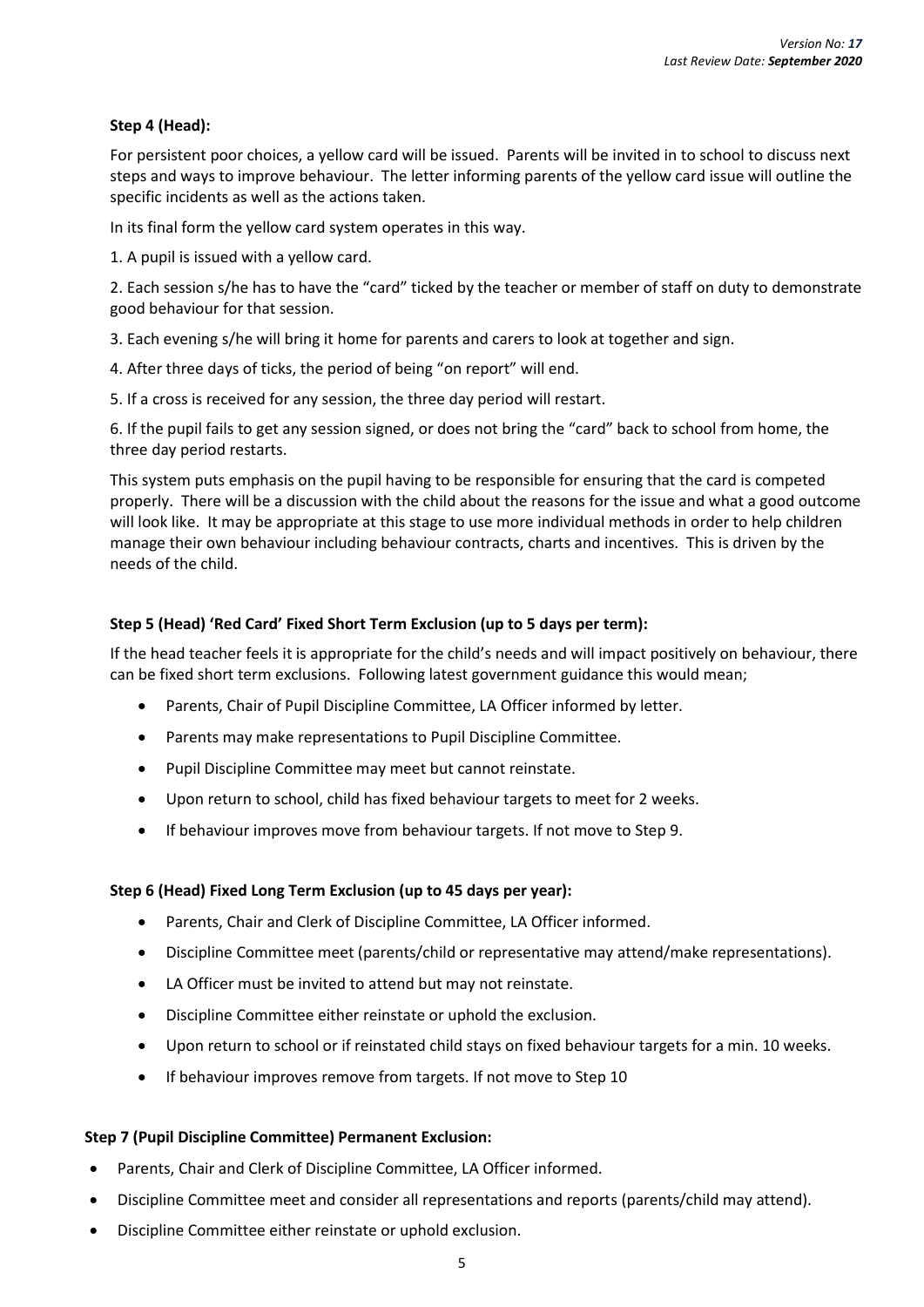- Parents notified of right to appeal.
- If appeal successful, or reinstated child stays on fixed behaviour targets for the max. 20 weeks.
- If appeal unsuccessful, remove child from school roll.

A decision to exclude a pupil **permanently** will be taken only:

a) in response to serious breaches of the school's Whole School Behaviour Policy and procedures; and

b) if allowing the pupil to remain in school would seriously harm the education or welfare of the pupil or others in the school

A decision to exclude a pupil **permanently** is a serious one and will only be taken where the basic facts have been clearly established on the balance of probabilities and taking into account all the circumstances, the evidence available and the need to balance the interests of the pupil against those of the whole school community. It will usually be the final step in a process for dealing with disciplinary offences following a wide range of other strategies which have been tried without success. It is an acknowledgement by the school that it has exhausted all available strategies for dealing with the pupil and will normally be used as a last resort.

There will, however, be exceptional circumstances where, in the Head teacher's judgement, it is appropriate to permanently exclude a pupil for a first or 'one-off' offence.

## **Exclusions - The Right of Appeal and Legal Duties**

Depending on the type of exclusion, in most cases, parents have the right to make representations to the governing body (or discipline committee). In all cases of permanent exclusion, parents have the additional right to appeal to an independent appeal panel.

The school has a duty to provide suitable full-time education for the excluded pupil from the sixth school day of any fixed period of exclusion of more than five consecutive school days. Local Authorities are under a duty to provide suitable full-time education from the sixth school day of a permanent exclusion

#### *Screening, Searching and Confiscation*

The school follows Government advice when confiscating items from pupils which is outlined in their document "Screening, Searching and Confiscation – Advice for Head teachers, Staff and Governing Bodies – January 2018. (A copy of this document is available from the school on request or to download from the Gov.uk Website).

The following items are what are termed 'Prohibited Items' and their presence on school premises or if found on an individual pupil will lead to the highest sanctions and consequences:

- Knives
- Firearms/weapons
- Illegal drugs
- Alcohol
- **Fireworks**
- Tobacco and cigarette papers
- Pornographic or unsuitable images
- Stolen items
- Any article that the member of staff (or other authorised person) reasonably suspects has been, or is likely to be, used:

i) to commit an offence,

ii) to cause personal injury to, or damage to the property of, any person (including the pupil)

Head teachers and authorised staff can also search (with the permission of the pupil) for any item banned by the school rules which has been identified in the rules as an item which may be searched for.

The following are items which are banned by the school under the school rules:

- Mobile phones used in class
- Digital media devices or similar used in class
- Jewellery not in accordance with the School Uniform Policy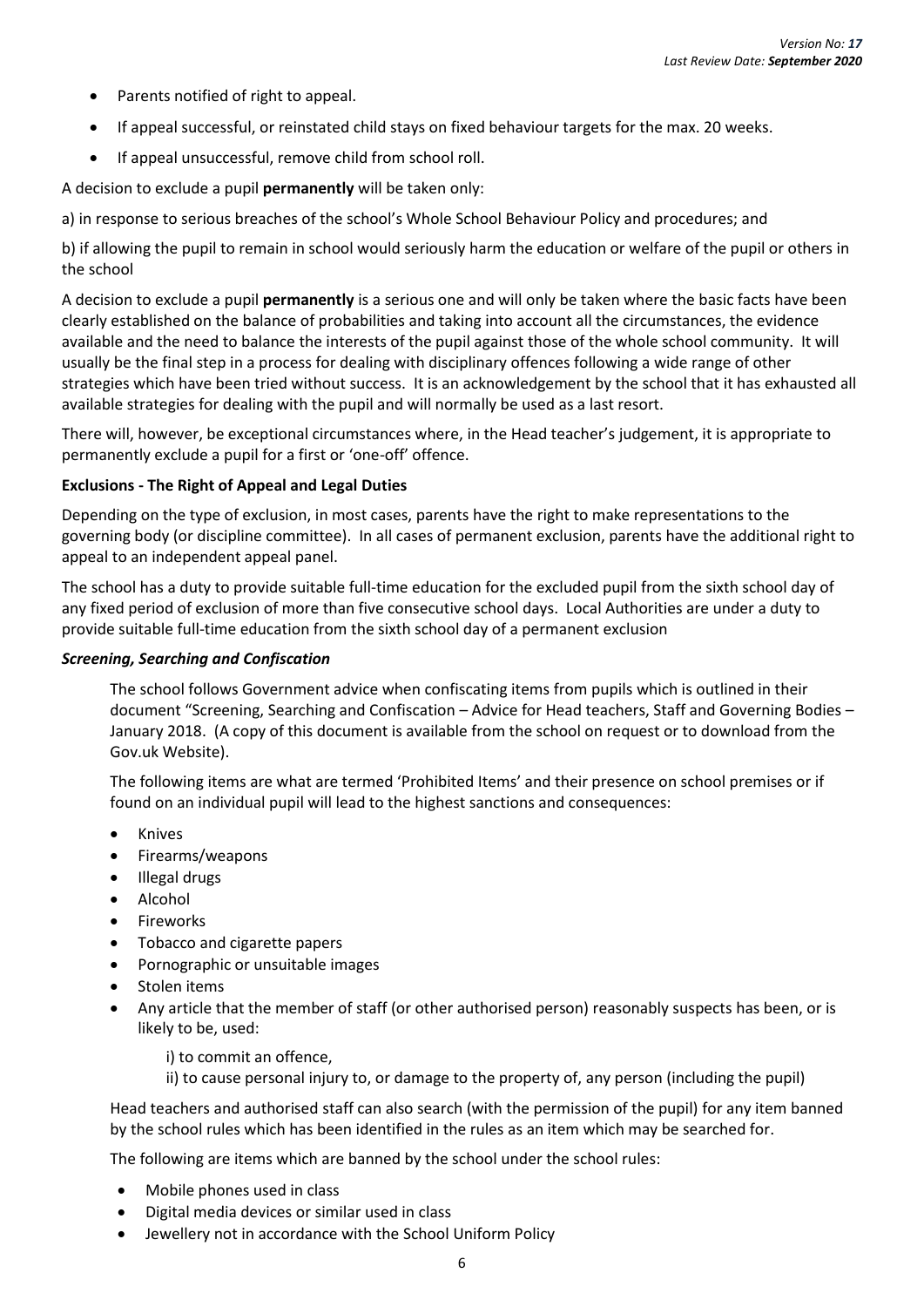• Lighters or matches

The school will confiscate any electronic items being used inappropriately on the premises such as mobile phones, digital media devices etc. Pupils can bring these to school on the understanding that they remain switched off and in bags during lessons and other directed time.

Staff in this school have the right to confiscate, search and ultimately delete any media which they "reasonably suspect" is being used to bully or otherwise cause an individual harm. Depending on the seriousness of the media, information may also be reported to the Police.

Pupils wearing any accessories or jewellery which do not follow the School Uniform Policy can expect to have these items confiscated. Any confiscated items will be logged and made available for collection at the end of the school day. Where a pupil repeatedly flouts the rules, they may be asked to hand in items at the beginning of each day to reduce unnecessary time wasting for teachers. For repeated offences of this nature, parents will be asked to collect confiscated items. Where items are not collected, the school will dispose of them at the end of each term.

Pupils found with tobacco and/or cigarette papers will have these confiscated and destroyed whether they are found to be smoking or not. They will also be issued with a sanction for bringing tobacco on to school premises. Pupils will also receive sanctions for smoking near the school and on their way to and from school.

Staff have the power to search pupils with their consent for any item banned under the school rules. This includes searching lockers and bags. A condition of having a locker in this school is that it may be searched where there is a suspicion that prohibited or banned items are being held within it and reasonable grounds for the search have been established.

Where items are 'prohibited' as outlined above, these will not be returned to pupils and will be disposed of by the school according to the DfE advice and statutory guidance 'Screening, Searching and Confiscation – Advice for Head teachers, staff and Governing Bodies'. Pupils must not bring any of the items listed above on to school premises. The school will automatically confiscate any of the 'prohibited' items and staff have the power to search pupils **without** their consent for such items. There will be severe penalties for pupils found to have 'prohibited' items in school. In certain circumstances, this may lead to permanent exclusion.

Reflection on actions is normally used to allow the individual to reflect on their behaviour and to allow the pupil to decide for themselves why their behaviour was inappropriate and how it might have affected others in the school. Pupils are generally asked to write down their reasons for the behaviour and how that behaviour could be improved or what alternatives to the inappropriate behaviour might have been possible if the same circumstances arise again.

## <span id="page-14-0"></span>**3.2 Exclusion**

The Government supports Head teachers in using exclusion from school as a sanction where it is warranted but we understand this is a last resort. We recognise it is our responsibility as a school to communicate to pupils, staff, and parents our behaviour expectations and the responsibility of all individuals working with pupils to ensure that no exclusion will be initiated without first exhausting other strategies or in the case of a serious incident, a thorough investigation. We have a range of policies and procedures in place to promote good behaviour and appropriate conduct, we take steps to access local support services like Inclusion Support Officers and Early Help Services, and we strive to foster good parental engagement.

The decision to exclude a pupil will be taken in the following circumstances:

- In response to a serious breach of the school's Behaviour Policy.
- If allowing the pupil to remain in school would seriously harm the education or welfare of other people or the pupil themselves in the school.

Exclusion from school in any form will be a last resort. Where exclusion, either fixed term or permanent, is considered appropriate and/or necessary, we will refer to our Exclusion Policy, a copy of which is available on request from the school office.

## <span id="page-14-1"></span>**4. Peer on peer abuse**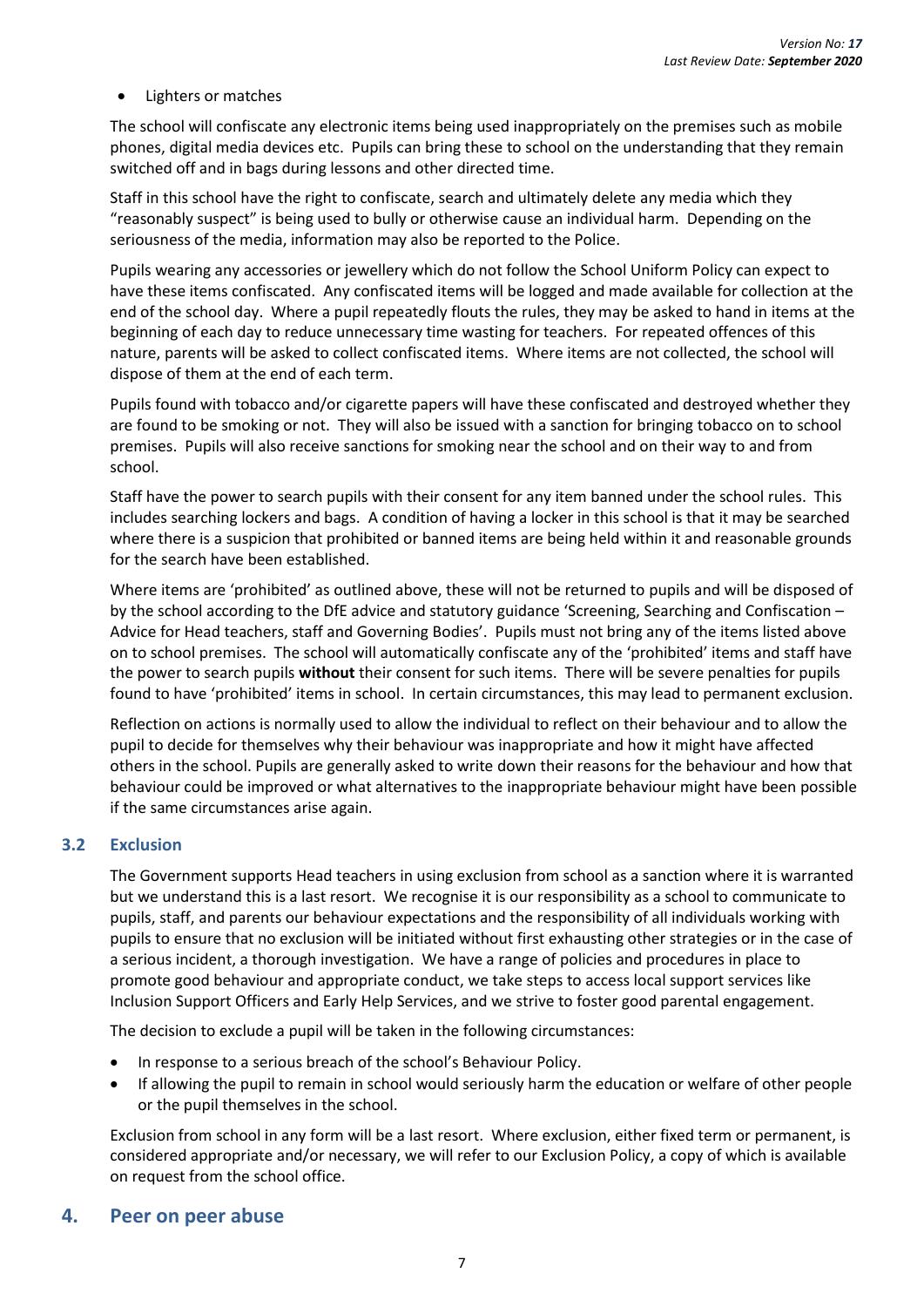We recognise that children can abuse their peers. This is generally referred to as peer on peer abuse or child on child abuse and can take many forms. This can include (but is not limited to) bullying (including cyberbullying); sexual violence and sexual harassment; physical abuse such as hitting, kicking, shaking, biting, hair pulling, or otherwise causing physical harm, sexting and initiating/hazing type violence and rituals. However, we recognise that abuse is abuse and will never be tolerated or passed off as "banter" or "part of growing up". We will not dismiss abusive behaviour between children as 'normal' and our thresholds for investigating claims and allegations are the same as for any other type of abuse.

Occasionally, allegations may be made against pupils by others in the school, which are of a child protection nature. Child protection issues raised in this way may include physical abuse, emotional abuse, sexual abuse and sexual exploitation.

We have a separate Peer on peer (also referred to as child on child) abuse Policy and procedures which will be followed in the event of an allegation being made against pupils in our school by other pupils. This Policy and procedures is available on request from the school office.

Consideration will also be given to the advice contained within the DfE documents '[Keeping Children Safe in](https://www.gov.uk/government/publications/keeping-children-safe-in-education--2)  [Education](https://www.gov.uk/government/publications/keeping-children-safe-in-education--2)' and '[Sexual Violence and sexual harassment between children in schools and colleges](https://www.gov.uk/government/publications/sexual-violence-and-sexual-harassment-between-children-in-schools-and-colleges)'.

## <span id="page-15-0"></span>**4.1 Minimising the risk of safeguarding concerns towards pupils from other pupils**

On occasion, some pupils may present a safeguarding risk to other pupils. The school may well be informed by the relevant agency (either Police or Social Care) that the young person raises safeguarding concerns. These pupils will need an individual Behaviour (or risk) Management Plan to ensure that other pupils are kept safe and they themselves are not laid open to malicious allegations.

Pupils are encouraged to report peer on peer abuse and the issue is discussed as part of PSHE curriculum.

## <span id="page-15-1"></span>**5. Attendance and punctuality**

The school is required by law to keep a record of pupil attendance. In an emergency, such as a fire, it is essential that we have an accurate record of who is in school. Good attendance and punctuality are essential for good learning. They are also essential skills for later life

If pupils are late or do not attend:

- parent should telephone the school in the morning on the first day of their child's absence;
- any absence needs to be explained, on return to school, by a letter or phone call from the parent;
- parent should contact the school again if an absence is more than three days. If they do not, the school will make attempts to contact them. In some circumstances, this may also involve a home visit.

On return to school, it is the pupil's responsibility to seek advice on completing any work missed. If a pupil is late to class he/she must catch up on work missed. The subject teacher may give a break or lunchtime detention to ensure that this is done.

We strongly discourage parents from taking their children out of school for holidays or family outings during the school term. The Head teacher is no longer able to grant any leave of absence during term time unless there are 'exceptional' circumstances. Absences taken without the authorisation of the Head teacher will be recorded as 'unauthorised'.

## <span id="page-15-3"></span><span id="page-15-2"></span>**6. Homework**

Homework should be dated and well presented. If it is finished within the recommended time, reading and extra revision can be completed.

If homework is not completed:

- parents may use the blue home/school book to write an explanation if there is a good reason why a child was unable to complete their homework;
- the teacher should be told before or at the beginning of the lesson;
- if extra help or explanation are needed please inform the teacher
- the teacher will offer the child time to complete their homework in school hours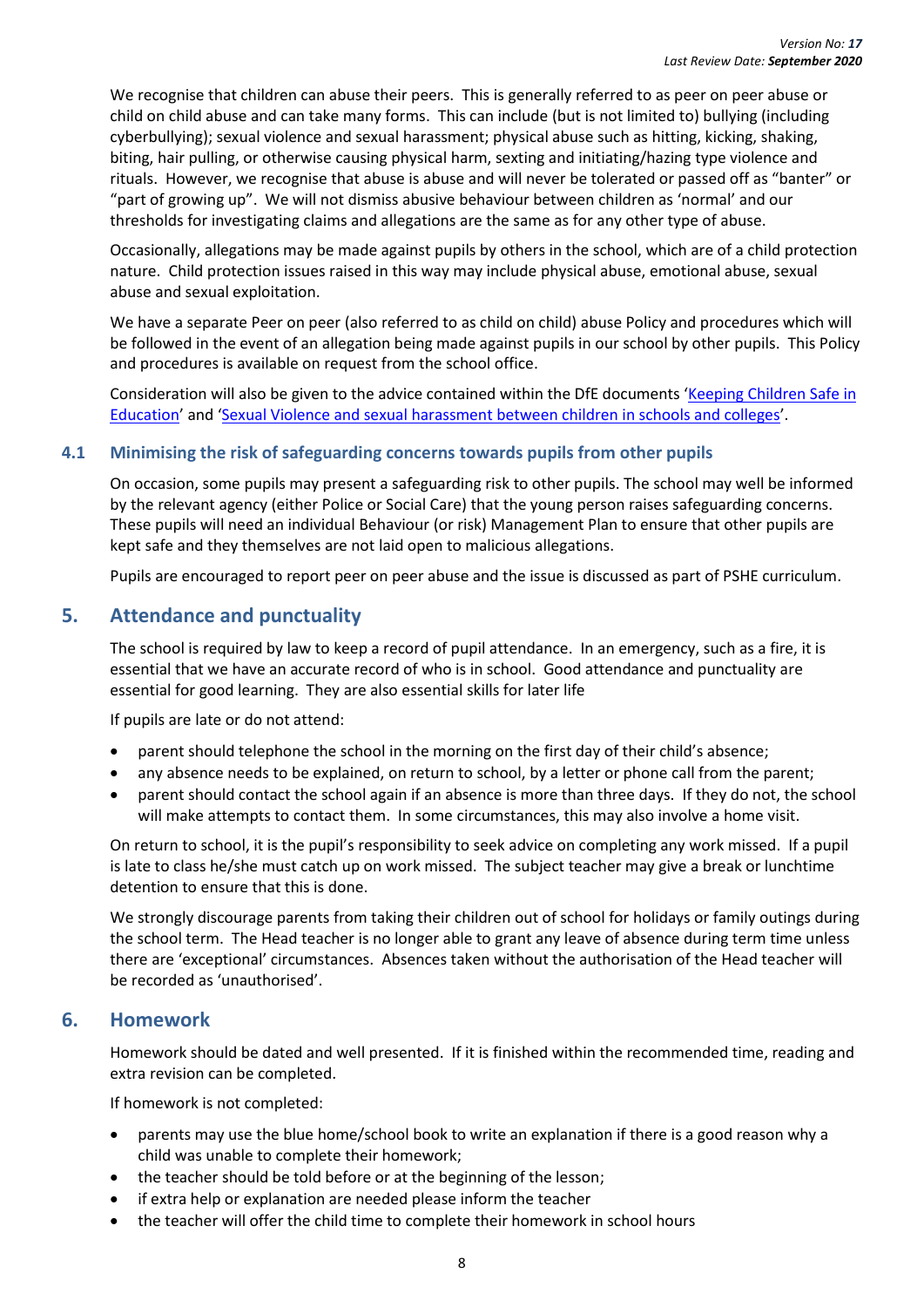## **7. Pupil conduct and misbehaviour outside the school premises**

## <span id="page-16-1"></span><span id="page-16-0"></span>**7.1 What the law allows**

Teachers have a statutory power to discipline pupils for misbehaving outside of the school premises. Section 90 of the Education and Inspections Act 2006 gives Head teachers a specific statutory power to regulate pupils' behaviour in these circumstances "to such extent as is reasonable."

Subject to the school's Behaviour Policy and procedures, the teacher may discipline a pupil for:

- any misbehaviour when the child is:
	- ➢ taking part in any school-organised or school-related activity; or
	- $\triangleright$  travelling to or from school; or
	- $\triangleright$  wearing the school uniform; or
	- $\triangleright$  in some other way identifiable as a pupil at the school.
- or misbehaviour at any time, whether or not the conditions above apply, that:
	- $\triangleright$  could have repercussions for the orderly running of the school; or
	- $\triangleright$  poses a threat to another pupil or member of the public; or
	- $\triangleright$  could adversely affect the reputation of the school.

## **7.2 Out of school behaviour**

This school is committed to ensuring our pupils act as positive ambassadors for us. Our buses are3 provided through Cumbria County Council and their guidelines on conduct and behaviour should be read alongside this policy. Taking the above into account, we expect the following:

- good order on all transport (including public transport) to and from school, educational visits or residentials;
- good behaviour on the way to and from school;
- positive behaviour which does not threaten the health, safety or welfare of our pupils, staff, volunteers or members of the public;

The same behaviour expectations for pupils on the school premises apply to off-site behaviour.

## **8. The use of reasonable force**

There are circumstances when it is appropriate for staff to use reasonable force to safeguard children. The term 'reasonable force' covers the broad range of actions used by staff that involve a degree of physical contact to control to restrain children. This can range from guiding a child to safety by the arm, to more extreme circumstances such as breaking up a fight or where a young person needs to be restrained to prevent violence or injury 'Reasonable' in these circumstances means 'using no more force than is needed'. The use of force may involve either passive physical contact, such as standing between pupils or blocking a pupil's path, or active physical contact such as leading a pupil by the arm out of the classroom. The decision on whether to not to use reasonable force to control or restrain a child is down to the professional judgement of the staff concerned and should always depend on individual circumstances.

The Governing Body have taken account of advice provided by the DfE - [Use of reasonable force:](https://www.gov.uk/government/publications/use-of-reasonable-force-in-schools) advice for [head teachers, staff and governing bodies](https://www.gov.uk/government/publications/use-of-reasonable-force-in-schools) and the school's public sector equality duty set out in section 149 of the Equality Act 2010.

All members of school staff have a legal power to use reasonable force. This power also applies to people whom the Head teacher has temporarily put in charge of pupils such as unpaid volunteers or parents accompanying pupils on a school organised visit.

Any use of force by staff will be reasonable, lawful and proportionate to the circumstances of the incident and the seriousness of the behaviour (or the consequences it is intended to prevent). Reasonable force will be used only when immediately necessary and for the minimum time necessary to achieve the desired result and to prevent a pupil from doing or continuing to do any of the following:

committing a criminal offence;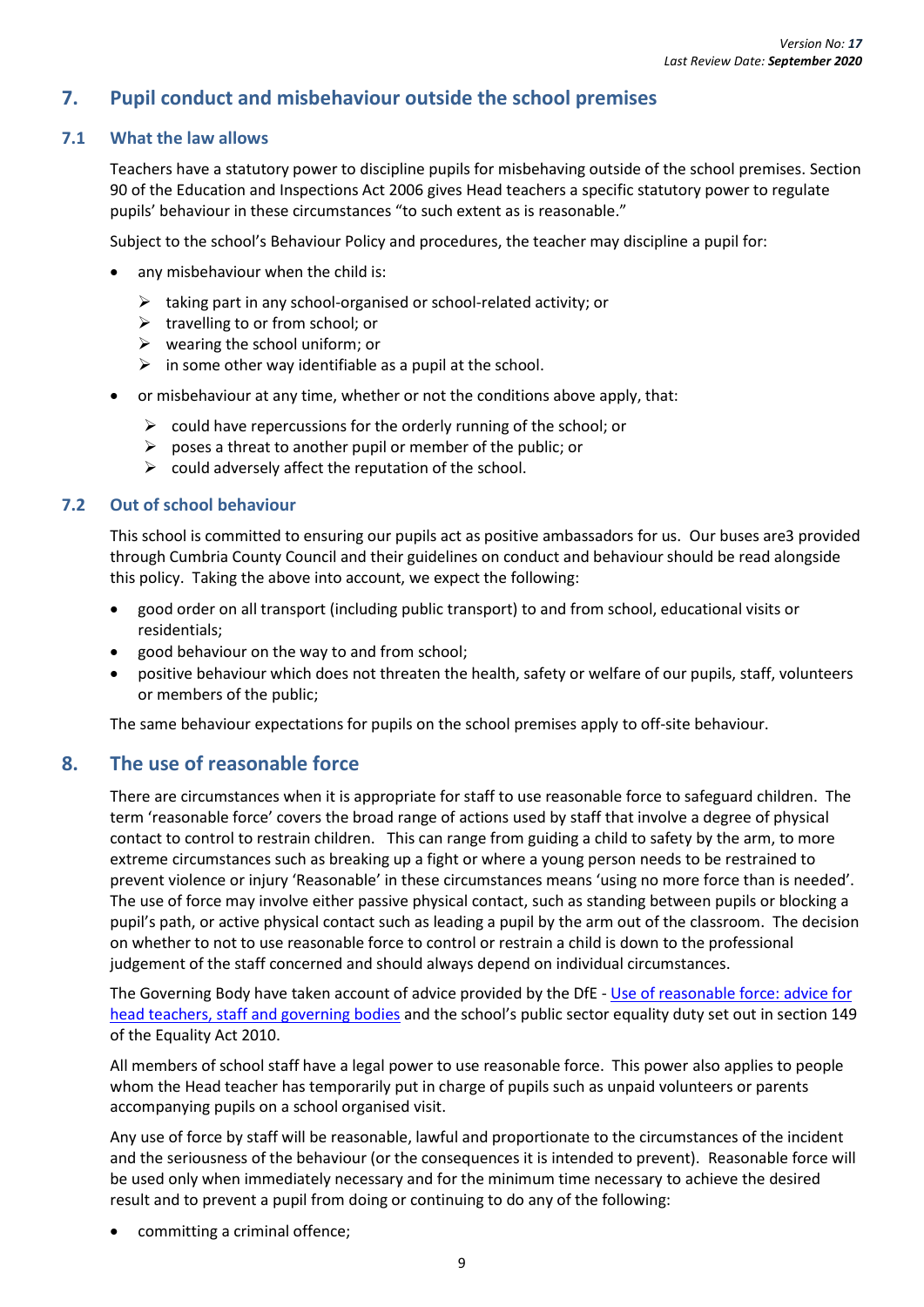- injuring themselves or others;
- causing damage to property, including their own;
- engaging in any behaviour prejudicial to good order and discipline at the school or among any of its pupils, whether that behaviour occurs in a classroom or elsewhere.

Force will **never** be used as a punishment.

Whether it is reasonable to use force and to what degree, also depends on the age and understanding of the pupil and whether they have Special Educational Needs or disabilities. Medical advice will always be sought about the safest way to hold pupils with specific health needs, special educational needs and disabilities.

## <span id="page-17-0"></span>**8.1 Action as a result of self-defence or in an emergency**

All staff including teaching assistants, lunchtime supervisors, admin staff and the site management have the right to defend themselves from attack, providing they do not use a disproportionate degree of force to do so. Similarly, in an emergency, if for example, a pupil was at immediate risk of injury or at the point of inflicting injury on someone else, any member of staff is entitled to intervene. A volunteer helping in school would not be expected to work with a child who is known to need physical restraint as indicated in their Behaviour Management Plan.

## <span id="page-17-1"></span>**8.2 Circumstances in which reasonable force might be used**

Circumstances in which reasonable force might be used include the following:

- Pupils found fighting will be physically separated.
- Pupils who refuse to leave a room when instructed to do so may be physically removed.
- Pupils who behave in a way which disrupts a school event or a school trip or visit may be physically removed from the situation.
- Restraint may be used to prevent a pupil leaving a classroom where allowing him or her to do so would risk their safety or lead to disruptive behaviour. This may also include leading a pupil by the arm out of a classroom.
- Pupils at risk of harming themselves or others through physical outbursts will be physically restrained.
- To prevent a pupil from attacking a member of staff or another pupil.
- To prevent a pupil causing injury or damage by accident, by rough play, or by misuse of dangerous materials or an object.

#### <span id="page-17-2"></span>**8.3 Power to use reasonable force when searching without consent**

In addition to the general power to use reasonable force, the Head teacher and authorised staff can use such force as is reasonable given the circumstances to conduct a search for 'prohibited items'. See Section 3.2 above.

#### <span id="page-17-3"></span>**8.4 Unreasonable force**

The type of force which will never be acceptable in our school includes:

- holding round the neck or any other hold that might restrict breathing;
- kicking, slapping or punching;
- forcing limbs against joints (e.g. arm locks);
- tripping or holding by the hair or ear;
- holding face down on the ground.

## <span id="page-17-4"></span>**8.5 Staff training**

All members of staff will receive training about the use of reasonable force appropriate to their role to enable them to carry out their responsibilities. This will include training on any restraint techniques which must not be used because they are known to present an unacceptable risk when used on children and young people. Some staff will receive additional training on the appropriate techniques which may be used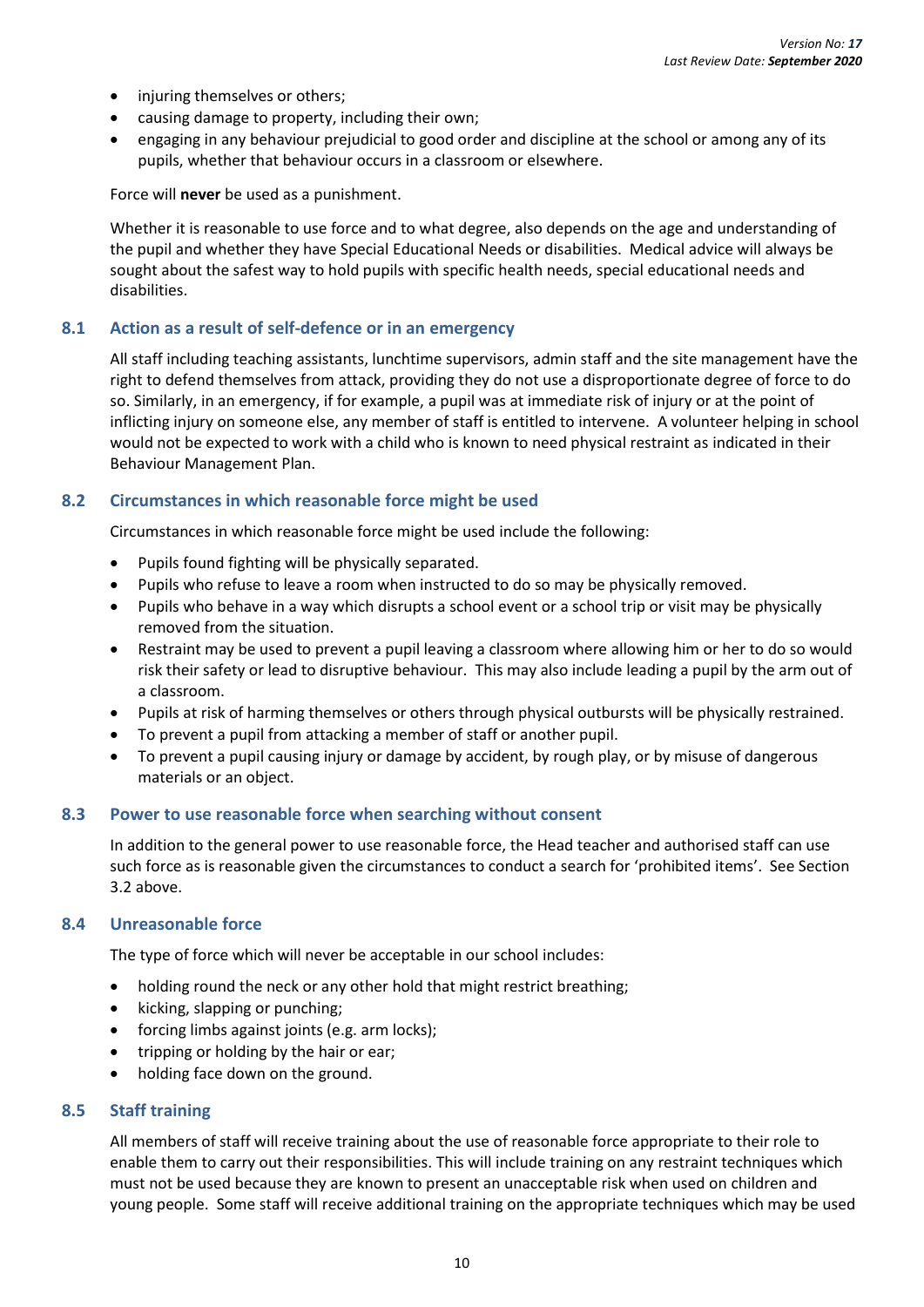to physically restrain pupils. The training will be to an approved nationally acceptable level and will be regularly refreshed.

## <span id="page-18-0"></span>**8.6 Behaviour Management Plans (BMPs)**

A pupil with a known challenging behaviour, a medical condition which affects behaviour patterns, has special educational needs or where there is evidence or suspicion of self-inflicted harm (i.e. is a risk to themselves) may be the subject of a Behaviour Management Plan. This Plan sets out specific ways in which the behaviour is controlled whilst on school premises and during any off-site visit. It may also include details on managing the pupil's behaviour whilst travelling to school on organised home-school transport.

In such circumstances, parents will always be made aware of their child's Behaviour Management Plan and will be asked to contribute to the content and control measures implemented in an attempt to apply consistency of sanctions and rewards both in school and at home. Wherever possible and appropriate, the child concerned will also be involved in creating the Behaviour Management Plan.

## <span id="page-18-1"></span>**8.7 Informing parents when reasonable force has been used**

In accordance with current good practice, the school will speak to parents about serious incidents involving the use of force and will record such serious incidents.

In making a decision about informing parents, the following will be considered:

- the pupil's behaviour and level of risk presented at the time of the incident;
- the degree of force used;
- the effect on the pupil or member of staff concerned; and
- the child's age.

All incidents when 'physical restraint' as opposed to 'physical control' is used will be recorded as soon as possible and details passed on to the Head teacher (or deputy in the absence of the Head teacher) who will follow up the incident where necessary. The following must be recorded:

- all incidents where unreasonable use of force is used:
- any incident where substantial force has been used e.g. physically pushing a pupil out of a room;
- use of restraint;
- all incidents where either the child or the 'handler' is injured because of the intervention;
- an incident where a pupil is distressed though clearly not overreacting.

The following criteria will be used when considering the need for recording:

- (a) Did the incident cause injury or distress to a member of staff or pupil?
- (b) Even though there was no apparent injury or distress, was the incident sufficiently serious in its own right? Any use of restrictive holds, for example, fall into this category;
- (c) Did the incident justify force? This is particularly relevant where the judgement is finely balanced;
- (d) Does recording it help to identify and analyse patterns of pupil behaviour?

If the answer to any of the questions is 'yes', a written record should be made and held in a secure central location or recorded in the bound Record of Physical Intervention book (blue) and all other notes taken at the time are to be kept.

In all instances of the use of physical restraint, parents will be informed the same day, by phone, and invited into the school to discuss the incident unless to do so would result in significant harm to the pupil, in which case, the incident will be reported to the Cumbria Safeguarding Hub by the Head teacher/DSL.

All injuries will be reported and recorded in accordance with school procedures.

## <span id="page-18-2"></span>**8.8 Post incident support**

Serious incidents can create upset and stress for all concerned. After the incident ends it is important to ensure any staff and pupils involved are given first aid treatment for any injuries. Emotional support may also be necessary. Where required, immediate action will be taken to access medical help for any injuries that go beyond basic first aid. The school will then decide how and when to contact the parents of the pupil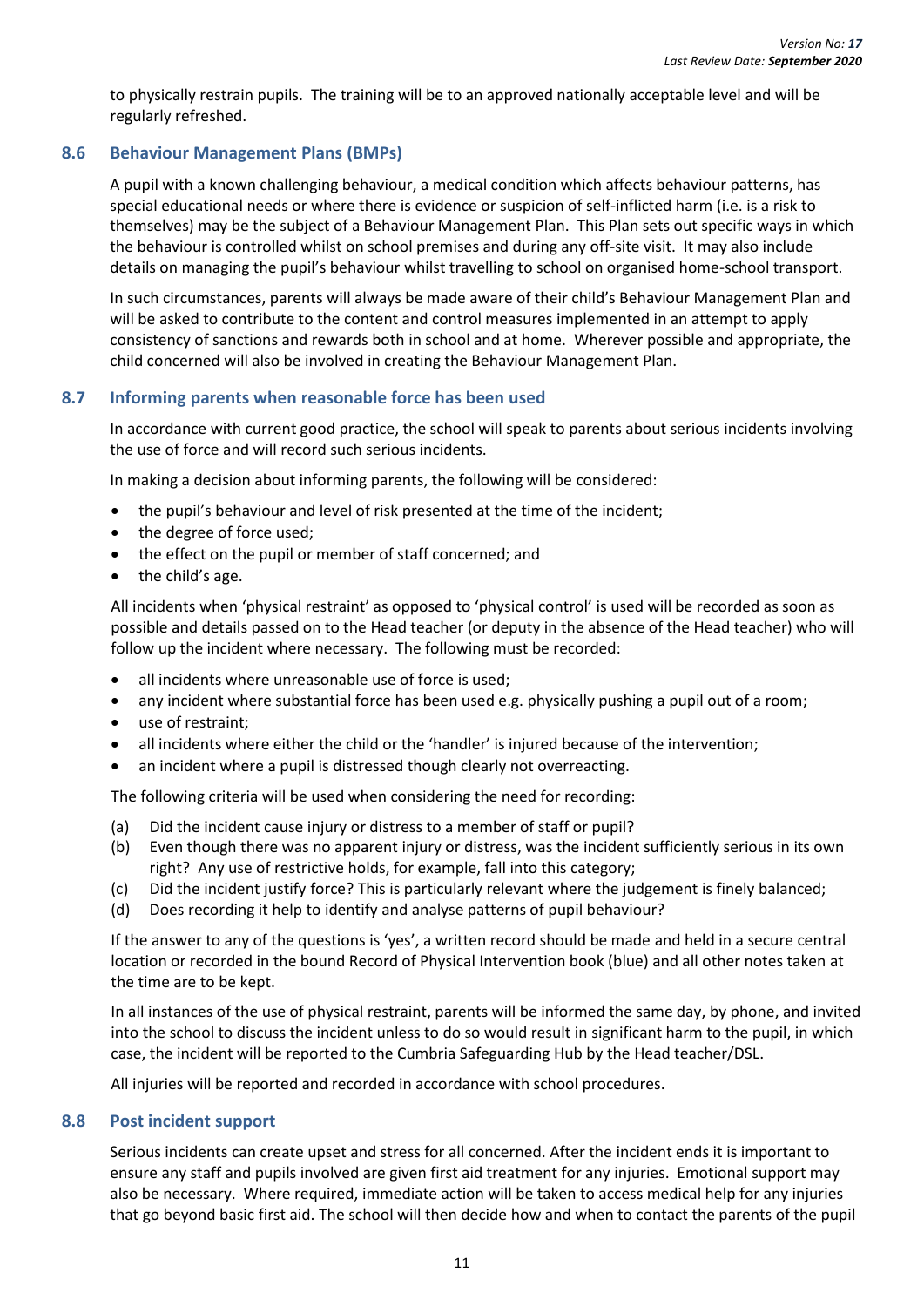to engage them in discussing the incident and setting out subsequent actions. After the incident, the Head teacher and/or other staff will:

- (a) ensure the incident has been recorded;
- (b) decide whether multi-agency partners need to be engaged and, if so, which partners;
- (c) hold the pupil to account so that he or she recognises the harm caused or which might have been caused. This may involve the child having the chance to redress the relationship with staff and pupils affected by the incident. It may also mean the child is excluded. See Section 3.2 above.
- (d) help the pupil develop strategies to avoid such crisis points in the future and inform relevant staff about these strategies and their roles;
- (e) ensure that staff and pupils affected by the incident have continuing support, if necessary, in respect of:
	- physical consequences
	- emotional stress or loss of confidence
	- analysis and reflection of the incident

## <span id="page-19-0"></span>**8.9 Follow up**

In many cases there will be a follow-up meeting of key personnel to discuss the restraint incident and review the Behaviour Management Plan or other plans for pupils. It might also be appropriate to review the Whole School Behaviour Policy and/or supporting procedures.

## <span id="page-19-1"></span>**8.10 Other physical contact with pupils**

This school does not operate a 'No touch Policy'. There are occasions when physical contact, other than reasonable force, with a pupil is proper and necessary.

- Holding the hand of the child at the front/back of the line when going to assembly or when walking together around the school.
- When comforting a distressed pupil.
- When a pupil is being congratulated or praised.
- To demonstrate how to use a musical instrument.
- To demonstrate exercises or techniques during PE lessons or sports coaching.
- To administer first aid.
- To apply sunscreen to the arms, face or lower legs of very young pupils or those with special educational needs who might struggle to apply it appropriately themselves.

## <span id="page-19-2"></span>**9. Allegations of abuse against staff and other adults working in the School**

## <span id="page-19-3"></span>**9.1 General**

All children and adults have a fundamental right to be protected from harm. All allegations of abuse will be taken seriously. (For more information, refer to the School Allegations procedure which forms part of the Child Protection Policy and procedures).

The Governors of the School have a duty to safeguard and promote the welfare of children and create and maintain a safe learning environment (section 175 of the Education Act 2002). Our policy is to identify where there are child welfare concerns and act to address them, in partnership with other organisations where appropriate, and in accordance with local inter-agency procedures.

School staff have a positive role to play in child protection, as their position often allows them to be able to observe outward signs of abuse and changes of behaviour in children. Because of their role however, they are also open to accusations of abuse. Such allegations may be true, but they may also be false, misplaced or malicious.

To fulfil its commitment to the welfare of children, this School has a procedure for dealing with allegations of abuse against members of staff, supply staff, volunteers and other children.

The procedure aims to ensure that all allegations are dealt with fairly, consistently and quickly and in a way that provides protection for the child, whilst supporting the person who is the subject of the allegation.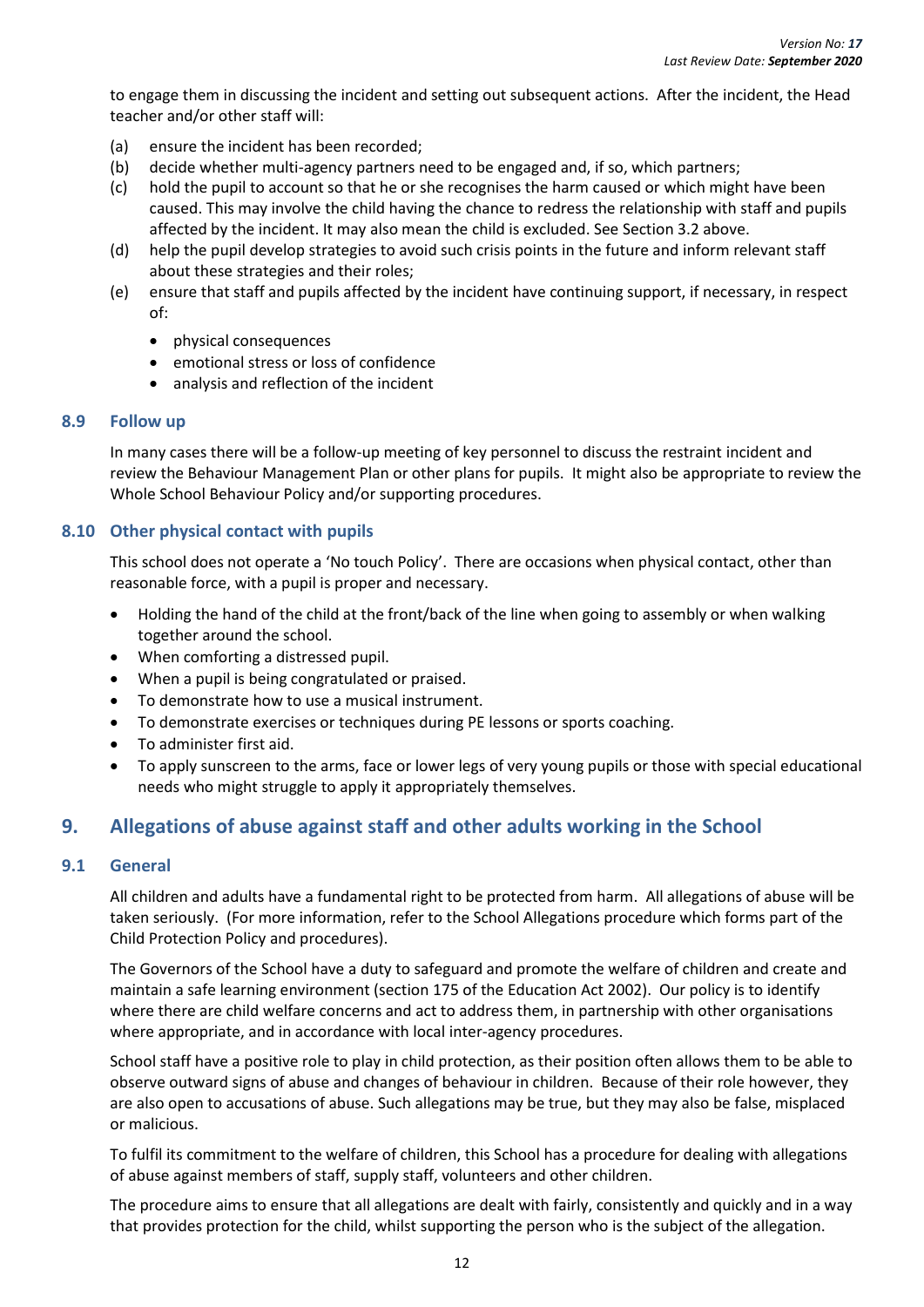Where an allegation is made against supply staff employed by an Agency, the school will take the lead and will collect the facts when an allegation is made. In such cases, we will involve the Agency in any further investigations and follow-up procedures.

If a member of staff does not wish to report an allegation directly, or they have a general concern about malpractice within the school, reference can also be made to the school's Whistleblowing procedures.

The procedure complies with the framework for managing cases of allegations of abuse against people who work with children, as set out in the DfE statutory guidance '[Keeping Children Safe in Education](https://www.gov.uk/government/publications/keeping-children-safe-in-education--2)' and the Cumbria Safeguarding Children Partnership (SCP) Core procedures.

## <span id="page-20-0"></span>**9.2 Action in the event of a malicious allegation**

If an allegation is determined to be false, unsubstantiated, unfounded or malicious, the LA appointed Designated Officer (DO) will be informed via Cumbria Safeguarding Hub and will refer the matter to the local authority children's social care services to determine whether the child concerned is in need of services or may have been abused by someone else. If an allegation is shown to have been deliberately invented or malicious, the Head teacher will consider whether any disciplinary action is appropriate against the pupil who made it, or the Police will be asked to consider whether any action might be appropriate against the person responsible, including situations where the individual concerned was not a pupil. Such cases may be dealt with under the Protection from Harassment Act 1997.

The disciplinary action taken against a pupil might include fixed term or permanent exclusion. Whatever action is taken will be discussed with the parent of the pupil concerned at an early stage.

## <span id="page-20-1"></span>**10. Bullying**

## **we have a section on Peer on peer abuse in our Child Protection Policy and procedures.**

## <span id="page-20-2"></span>**10.1 What is bullying?**

According to the DfE document 'Preventing and Tackling Bullying – [Advice for Head teachers, staff and](https://www.gov.uk/government/publications/preventing-and-tackling-bullying)  [Governing Bodies,](https://www.gov.uk/government/publications/preventing-and-tackling-bullying) bullying may be defined as:

"Behaviour by an individual or group, repeated over time, that intentionally hurts another individual or group either physically or emotionally".

Specific types of bullying include those relating to:

- race, religion, culture or gender;
- SEN or disabilities;
- appearance or health conditions;
- sexual orientation;
- young carers or looked after children or otherwise related to home circumstances;
- sexist or sexual bullying.

It can take place between pupils, between pupils and staff, parents and staff or between staff; by individuals or groups; face-to-face, indirectly or using a range of cyber bullying methods.

Acts of bullying can include:

- name-calling;
- taunting;
- mocking;
- making offensive comments;
- kicking;
- hitting;
- pushing;
- taking belongings;
- inappropriate text messaging, emailing or 'posting' on social media sites;
- sending offensive or degrading images by phone or via the internet e.g. via Social media sites;
- upskirting;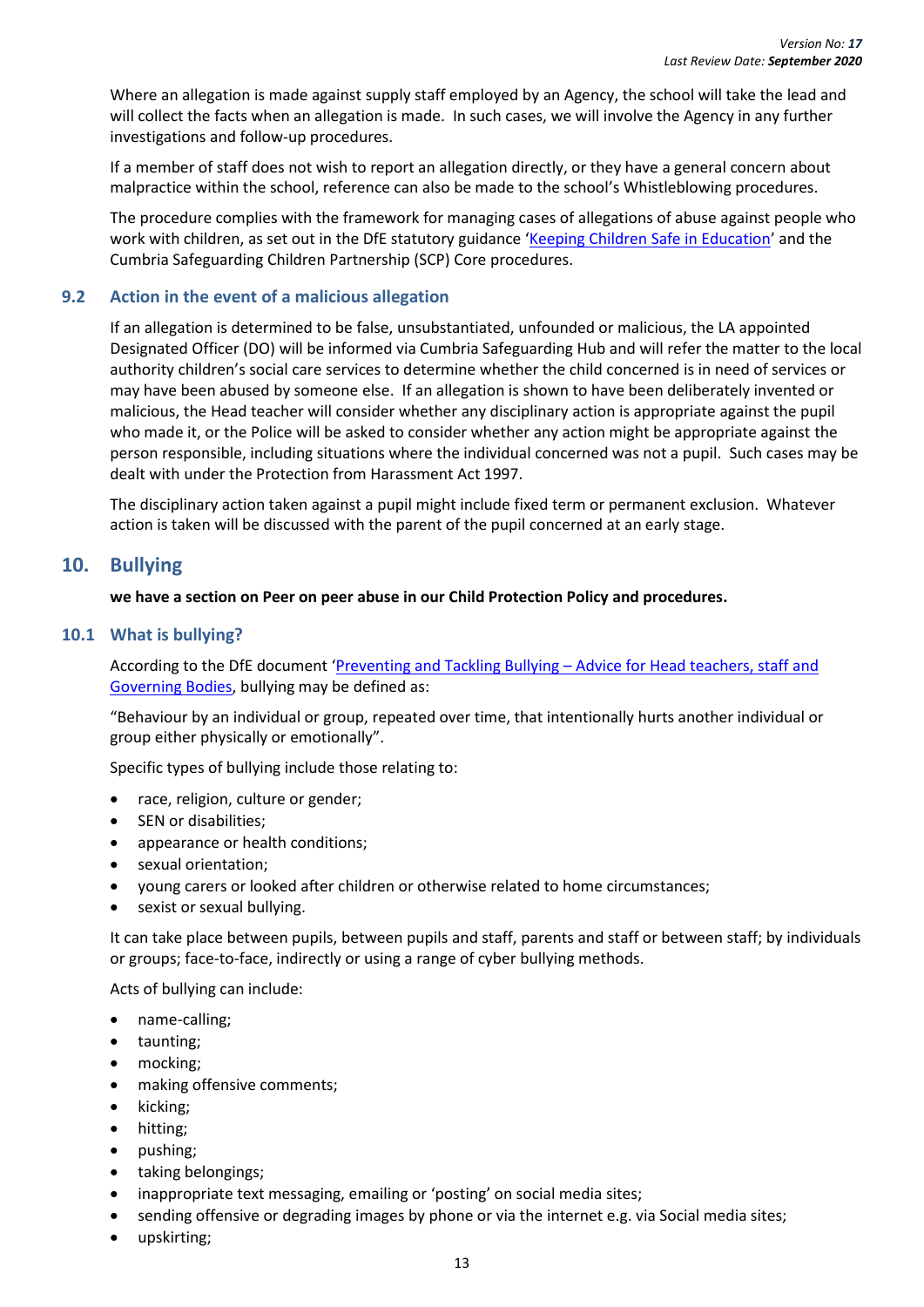- producing graffiti;
- excluding people from groups;
- spreading hurtful and/or untruthful rumours.

Many experts believe that bullying involves an imbalance of power between the perpetrator and the victim. This could involve perpetrators of bullying having control over the relationship which makes it difficult for those they bully to defend themselves. The imbalance of power can manifest itself in several ways. It may be physical, psychological (knowing what upsets someone), derive from an intellectual imbalance, or by having access to the support of a group, or the capacity to socially isolate. It can result in the intimidation of a person or persons through the threat of violence or by isolating them either physically or online.

Cyber bullying can be defined as the use of information and communications technology particularly mobile phones and the internet, deliberately to upset someone else. Cyber bullying that occurs while pupils are under the school's direct supervision will be dealt with in line with this Policy and procedures.

In cases where cyber bullying occurs while pupils are outside our direct supervision (i.e. at home), parents will be encouraged to report these incidents to the Police as criminal laws (such as those pertaining to harassment, threatening and menacing communications) may apply. Parents are also encouraged to report such bullying to the school. If the alleged perpetrator is a member of this school community, the school will act in line with this Behaviour Policy and procedures. The school will, wherever possible, support parents in this and may impose a sanction upon the bully where this individual is recognisable.

## <span id="page-21-0"></span>**10.2 The law**

The School endeavours to comply with the legal requirements placed on schools and the Governing body to determine detailed measures (rules, rewards, sanctions and behaviour management strategies) that ''encourage good behaviour and respect for others on the part of pupils and, in particular, preventing all forms of bullying among pupils'' (Education and Inspections Act 2006, section 89). The school will exercise its legal powers as outlined in section 89/5 and section 91, Education and Inspections Act 2006 as deemed appropriate and practicable.

Schools are required to comply with the equality duty 'The Equality Act 2010'. The public sector equality duty has three aims:

- Eliminate unlawful discrimination, harassment, victimisation and any other conduct prohibited by the Act;
- advance equality of opportunity between people who share a protected characteristic and people who do not share it; and
- foster good relations between people who share a protected characteristic and people who do not share it.

## <span id="page-21-1"></span>**10.3 Reporting and recording incidents of bullying**

Pupils and parents are encouraged to report bullying to any member of staff. Incidents are, in the first instance, referred to the pupil's class teacher to be investigated, appropriate action taken and parents will be informed promptly using usual school procedures. Pupil voice is important at this school and pupils are encouraged through various means to report any incidents of bullying behaviour which they encounter personally or become aware of. This is reinforced via assemblies, Anti-Bullying Week, PSHE and during class/circle time. The Whole School Behaviour Policy and procedures also reinforce the school's expectation as to how members of the school community should conduct themselves. A log will be maintained of racist incidents and information on incidents of bullying. All reported incidents of bullying will be recorded regardless of the outcome of the investigation.

#### **10.4 Tackling bullying**

The aim of any anti-bullying intervention is to safeguard and support the victim, discipline and modify the behaviour of the bully with a view to prevent, de-escalate and stop further incidents of harmful behaviour.

#### **10.5 Strategies for dealing with bullying**

• Ensuring that there is a promotion of an open and honest anti-bullying ethos in the school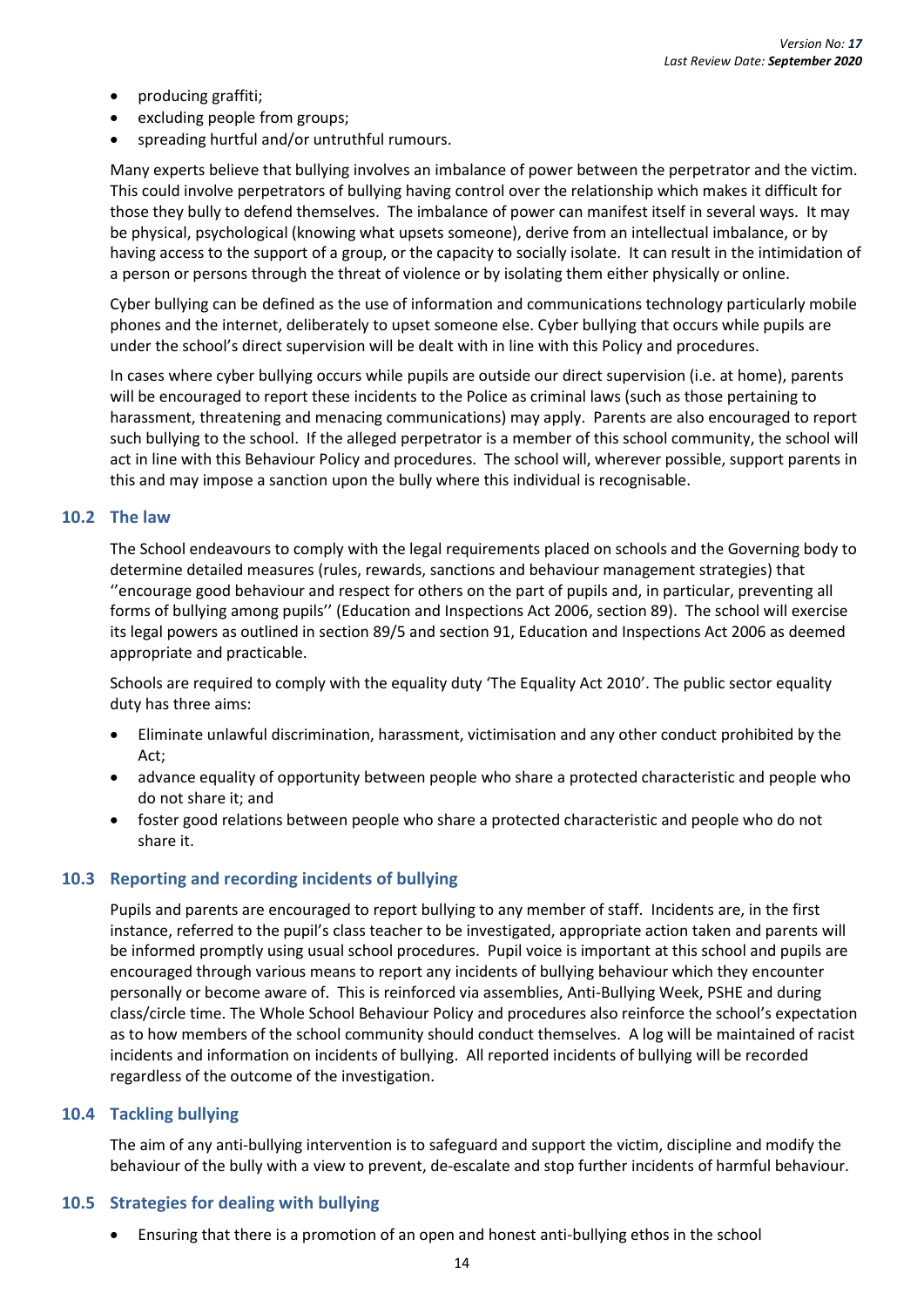- Investigate all allegations of bullying
- PSHE programmes that discuss issues such as diversity and anti-bullying messages
- Calendared anti-bullying week
- Worry box
- Poster and leaflet campaigns designed and written by pupils
- Assemblies both whole school and class/form that promote a sense of community
- Class discussions and role plays in Drama, English and RE that draw out anti-bullying messages
- Circle time
- Online safety is discussed in Computing lessons and from visitors such as the Community Police Officer.
- On-going staff induction and training programme
- Adequate staff supervision at lunch and break times
- Clear and consistently applied Policies for Behaviour and Uniform

#### **10.6 Strategies for dealing with the bully**

- Engage promptly with parents to ensure their support and involvement
- Restorative justice approaches taken as appropriate
- One-to-one interview with staff or peer mentors
- Work with the educational psychologist or other outside agency
- Anger management strategies discussed

## **10.7 Strategies to support a victim**

- Disciplinary sanctions as appropriate applied to the bully
- Mediation
- Short term modification of school timetable
- One-to-one parental interview, parental support and involvement
- Private diaries given
- Self-assertive strategies discussed

## <span id="page-22-0"></span>**11. Behaviour of parents and other visitors to the School**

The School encourages close links with parents and the community. We believe that pupils benefit when the relationship between home and school is a positive one. The vast majority of parents and others visiting our school are keen to work with us and are supportive of the school. However, on the rare occasions when a negative attitude towards the school is expressed, this can result in aggression, threatening behaviour, written, verbal and/or physical abuse towards a member of the school community.

Violence, threatening behaviour and abuse against school staff or other members of the school community will not be tolerated. When formulating our procedures, reference was made to the DfES document 'A Legal toolkit for schools – Tackling abuse, threats and violence towards members of the school community' and DfE non-statutory guidance 'Controlling access to School premises' (November 2018). A poster indicating that such negative behaviour is not acceptable is displayed in the school reception area.

Our school expects and requires staff to behave professionally in these difficult situations, and to attempt to defuse the situation where possible, seeking the involvement as appropriate of other colleagues. However, all members of the school community (including other parents and visitors) have the right to visit and work without fear of violence and abuse, and the right in an extreme case, of appropriate self-defence.

We expect parents and other visitors to behave in a reasonable way towards other members of the school community. The following outlines the steps that will be taken where parent or visitor behaviour is unacceptable.

#### <span id="page-22-1"></span>**11.1 Types of behaviour that are considered serious and unacceptable**

The following list outlines the types of behaviour that are considered serious and unacceptable and will not be tolerated towards any member of the school community. This is not an exhaustive list but seeks to provide illustrations of such behaviour: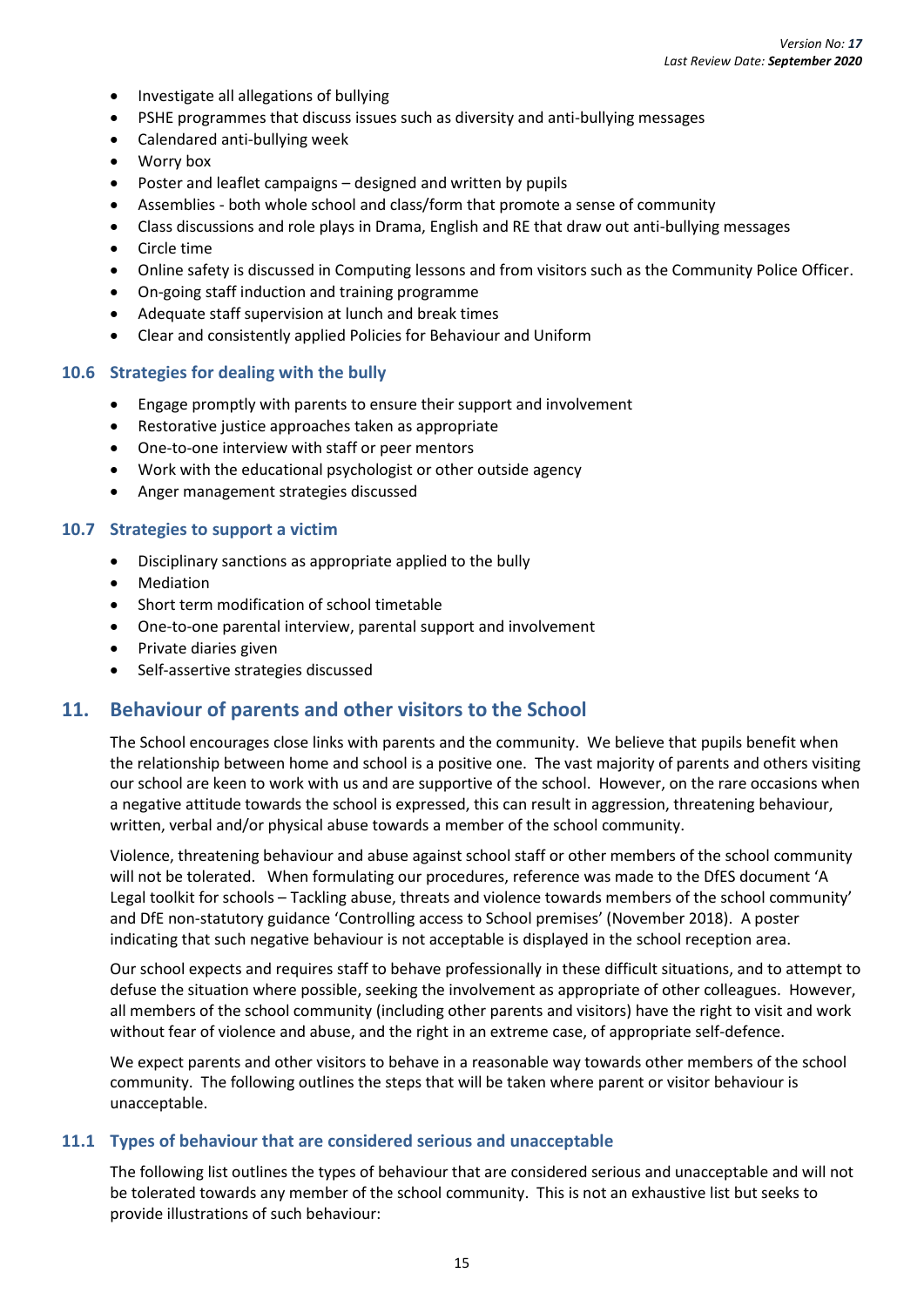- Shouting, either in person or over the telephone
- Speaking in an aggressive/threatening tone
- Physical intimidation e.g. standing very close to her/him
- The use of aggressive hand gestures/exaggerated movements
- Physical threats
- Shaking or holding a fist towards another person
- **Swearing**
- Pushing
- Hitting, e.g. slapping, punching or kicking
- Spitting
- Racist or sexist comments
- Sending inappropriate or abusive e-mails to school staff or to the general school e-mail address
- Publishing or posting derogatory or inappropriate comments which relate to the school, its pupils or staff/volunteers on a social networking site
- Breaking the school's security procedures

Unacceptable behaviour may result in the Police being informed of the incident.

#### <span id="page-23-0"></span>**11.2 Procedures for dealing with unacceptable behaviour**

When a parent or member of the public behaves in an unacceptable way during a telephone conversation, staff at the school have the right to terminate the call. The incident will be reported by staff to the Senior Management Team. The school reserves the right to take any necessary actions to ensure that members of the school community are not subjected to verbal abuse. The school may warn the aggressor, temporarily or permanently ban them from the school site, and/or contact the Police.

When any parent or visitor behaves in an unacceptable way in person towards a member of the school staff a member of the Senior Management Team will seek to resolve the situation through discussion and mediation. If necessary, the school's complaints procedure should be followed. Where all procedures have been exhausted, and aggression or intimidation continues, or where there is an extreme act of violence, the discussion will be terminated and the visitor will be asked to leave the school immediately. It is also an offence under Section 547 of the *Education Act 1997* for any person (including a parent) to cause a nuisance or disturbance on school premises. The Police will be called if necessary. The perpetrator may also be banned from the school premises for a period, which will be determined by the school.

Prior to a ban being imposed, the following steps will be taken:

- Depending on the severity of the incident, the individual may first be issued with a written warning stating that if a similar incident occurs, the individual concerned will be banned (temporarily or permanently) from the school premises.
- In more serious cases, the individual will be informed, in writing, that she/he is banned from the premises temporarily, subject to review, and what will happen if the ban is breached.
- Extreme incidents will result in a permanent ban being enforced immediately. The individual will be informed in writing of the permanent ban but will be given the right to appeal in writing against the decision.
- In all cases, parents will be given the opportunity to discuss any issues relating to their child with school staff.
- Incidents of verbal or physical abuse towards staff may result in the Police being informed and may result in prosecution.

If an individual is intimidating, threatening or aggressive towards a member of the school community any interaction will be terminated immediately and the person will be instructed to leave the premises. Further action may be taken by the school.

The School will take action where behaviour is unacceptable or serious and breaches this Whole School Behaviour Policy and procedures.

## <span id="page-23-1"></span>**11.3 Unacceptable use of technology**